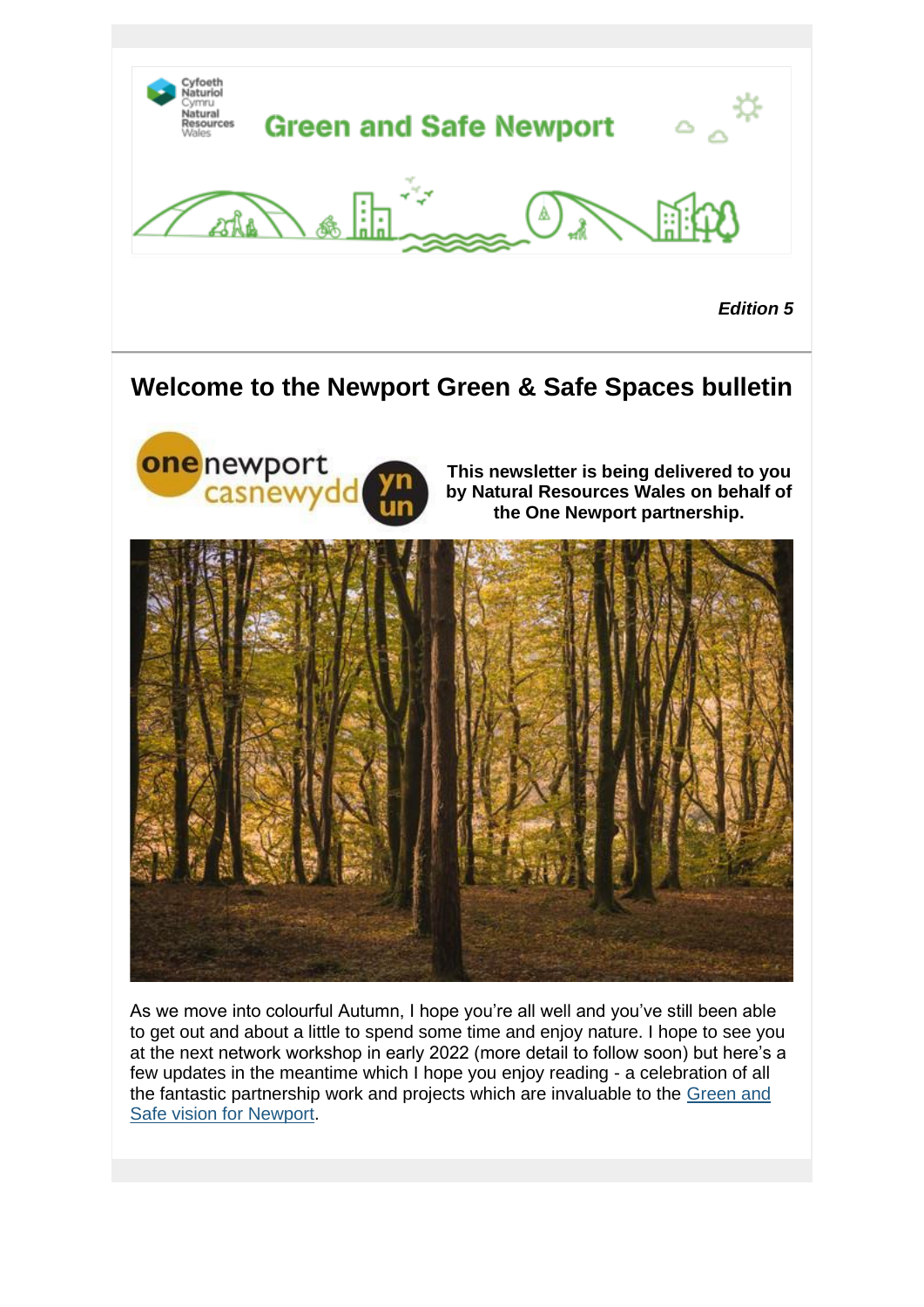You may also be interested in the most recent [quarterly report](https://lnks.gd/l/eyJhbGciOiJIUzI1NiJ9.eyJidWxsZXRpbl9saW5rX2lkIjoxMDEsInVyaSI6ImJwMjpjbGljayIsImJ1bGxldGluX2lkIjoiMjAyMTExMTUuNDg4NzE3ODEiLCJ1cmwiOiJodHRwczovL3d3dy5uZXdwb3J0Lmdvdi51ay9kb2N1bWVudHMvT25lLU5ld3BvcnQvUGVyZm9ybWFuY2UvV2ItUGxhbi1HcmVlbi1hbmQtU2FmZS1TcGFjZXMtSW50ZXJ2ZW50aW9uLURhc2hib2FyZC1RMS0yMDIxLTIyLUVOLnBkZj91dG1fbWVkaXVtPWVtYWlsJnV0bV9zb3VyY2U9Z292ZGVsaXZlcnkifQ.nOmD7MpE0t_bZTVM79tqlI1oVsGcYZojigwVaw6HExI/s/1365653461/br/120984871246-l) on how the Green and Safe spaces is progressing (April to July), and the next report is due out soon – you can keep an eye on these [here.](https://lnks.gd/l/eyJhbGciOiJIUzI1NiJ9.eyJidWxsZXRpbl9saW5rX2lkIjoxMDIsInVyaSI6ImJwMjpjbGljayIsImJ1bGxldGluX2lkIjoiMjAyMTExMTUuNDg4NzE3ODEiLCJ1cmwiOiJodHRwczovL3d3dy5uZXdwb3J0Lmdvdi51ay9vbmVOZXdwb3J0L1dlbGwtYmVpbmctUGxhbi9QZXJmb3JtYW5jZS1yZXBvcnRpbmcuYXNweD91dG1fbWVkaXVtPWVtYWlsJnV0bV9zb3VyY2U9Z292ZGVsaXZlcnkifQ.ZAdcJMJhga0J_nutTsOTc8hsyZLZGnHYESZA7OnZAVw/s/1365653461/br/120984871246-l) If you have any info to feed into these do get in touch.

Please don't hesitate to let me know if you have anything you would like to include in upcoming e-bulletins or get in touch any time. I'm here to help support and promote our Network.

**Harriet Bleach, Green and Safe Engagement Officer** [harriet.bleach@cyfoethnaturiolcymru.gov.uk](mailto:harriet.bleach@cyfoethnaturiolcymru.gov.uk)

Twitter [@harriet\\_bleach](https://lnks.gd/l/eyJhbGciOiJIUzI1NiJ9.eyJidWxsZXRpbl9saW5rX2lkIjoxMDMsInVyaSI6ImJwMjpjbGljayIsImJ1bGxldGluX2lkIjoiMjAyMTExMTUuNDg4NzE3ODEiLCJ1cmwiOiJodHRwczovL3R3aXR0ZXIuY29tL2hhcnJpZXRfYmxlYWNoP3V0bV9tZWRpdW09ZW1haWwmdXRtX3NvdXJjZT1nb3ZkZWxpdmVyeSJ9.7NimfoGdEi9MHPfVLc12kxr6jQRTKXhIyxsqHlgynBc/s/1365653461/br/120984871246-l)

**Newport has healthy thriving ecosystems** where all communities feel connected to nature and have easy access to safe, quality green and blue space for health, wellbeing, play and recreation.



The [Gwent Green Grid Partnership](https://lnks.gd/l/eyJhbGciOiJIUzI1NiJ9.eyJidWxsZXRpbl9saW5rX2lkIjoxMDQsInVyaSI6ImJwMjpjbGljayIsImJ1bGxldGluX2lkIjoiMjAyMTExMTUuNDg4NzE3ODEiLCJ1cmwiOiJodHRwczovL3R3aXR0ZXIuY29tL0d3ZW50R3JlZW5HcmlkP3V0bV9tZWRpdW09ZW1haWwmdXRtX3NvdXJjZT1nb3ZkZWxpdmVyeSJ9.aob8TdtjgiBS_yRD8mUIkMFH8-m8OlHmx2joOCeWM_0/s/1365653461/br/120984871246-l) aims to improve and develop our green infrastructure, the network of natural and semi-natural features, green spaces, rivers and lakes that intersperse and connect villages, towns and cities. Green infrastructure has a crucial role to play in addressing nature, climate change and health emergencies.

Monmouthshire County Council leads the partnership, working with Blaenau Gwent, Caerphilly, Newport and Torfaen councils as well as Natural Resources Wales, Forest Research and the Severn Wye Energy Agency. Working together gives the best chance to successfully tackle pressures and threats to the natural environment. A healthy and resilient environment will be better able to provide vital health and well-being benefits for current and future generations.

The partnership is an important part of helping to deliver the [South East Wales Area](https://lnks.gd/l/eyJhbGciOiJIUzI1NiJ9.eyJidWxsZXRpbl9saW5rX2lkIjoxMDUsInVyaSI6ImJwMjpjbGljayIsImJ1bGxldGluX2lkIjoiMjAyMTExMTUuNDg4NzE3ODEiLCJ1cmwiOiJodHRwczovL25hdHVyYWxyZXNvdXJjZXMud2FsZXMvYWJvdXQtdXMvYXJlYS1zdGF0ZW1lbnRzL3NvdXRoLWVhc3Qtd2FsZXMtYXJlYS1zdGF0ZW1lbnQvP2xhbmc9ZW4mdXRtX21lZGl1bT1lbWFpbCZ1dG1fc291cmNlPWdvdmRlbGl2ZXJ5In0.kwBr5PrKnRnZcG7i6bl046qA1oOv9rG-0i88jOsaubY/s/1365653461/br/120984871246-l)  [Statement](https://lnks.gd/l/eyJhbGciOiJIUzI1NiJ9.eyJidWxsZXRpbl9saW5rX2lkIjoxMDUsInVyaSI6ImJwMjpjbGljayIsImJ1bGxldGluX2lkIjoiMjAyMTExMTUuNDg4NzE3ODEiLCJ1cmwiOiJodHRwczovL25hdHVyYWxyZXNvdXJjZXMud2FsZXMvYWJvdXQtdXMvYXJlYS1zdGF0ZW1lbnRzL3NvdXRoLWVhc3Qtd2FsZXMtYXJlYS1zdGF0ZW1lbnQvP2xhbmc9ZW4mdXRtX21lZGl1bT1lbWFpbCZ1dG1fc291cmNlPWdvdmRlbGl2ZXJ5In0.kwBr5PrKnRnZcG7i6bl046qA1oOv9rG-0i88jOsaubY/s/1365653461/br/120984871246-l) and our Green and Safe spaces aims.

The project will deliver a range of well-being and health benefits for local communities, and aims to make improvements to green spaces, urban and country parks, cycleways, public rights of way, take action to protect and enhance vital habitats for pollinators, and better woodland management. Read more here [Gwent](https://lnks.gd/l/eyJhbGciOiJIUzI1NiJ9.eyJidWxsZXRpbl9saW5rX2lkIjoxMDYsInVyaSI6ImJwMjpjbGljayIsImJ1bGxldGluX2lkIjoiMjAyMTExMTUuNDg4NzE3ODEiLCJ1cmwiOiJodHRwczovL3d3dy5tb25saWZlLmNvLnVrL291dGRvb3IvZ3JlZW4taW5mcmFzdHJ1Y3R1cmUvZ3JlZW4taW5mcmFzdHJ1Y3R1cmUtcGFydG5lcnNoaXBzLXByb2plY3RzL2d3ZW50LWdyZWVuLWdyaWQtcGFydG5lcnNoaXAvP3V0bV9tZWRpdW09ZW1haWwmdXRtX3NvdXJjZT1nb3ZkZWxpdmVyeSJ9.Ncz-pxJm2bLNN6VfywJR_bWUI89gO3Q1IEPgeEnk37M/s/1365653461/br/120984871246-l)  [Green Grid Partnership -](https://lnks.gd/l/eyJhbGciOiJIUzI1NiJ9.eyJidWxsZXRpbl9saW5rX2lkIjoxMDYsInVyaSI6ImJwMjpjbGljayIsImJ1bGxldGluX2lkIjoiMjAyMTExMTUuNDg4NzE3ODEiLCJ1cmwiOiJodHRwczovL3d3dy5tb25saWZlLmNvLnVrL291dGRvb3IvZ3JlZW4taW5mcmFzdHJ1Y3R1cmUvZ3JlZW4taW5mcmFzdHJ1Y3R1cmUtcGFydG5lcnNoaXBzLXByb2plY3RzL2d3ZW50LWdyZWVuLWdyaWQtcGFydG5lcnNoaXAvP3V0bV9tZWRpdW09ZW1haWwmdXRtX3NvdXJjZT1nb3ZkZWxpdmVyeSJ9.Ncz-pxJm2bLNN6VfywJR_bWUI89gO3Q1IEPgeEnk37M/s/1365653461/br/120984871246-l) Monlife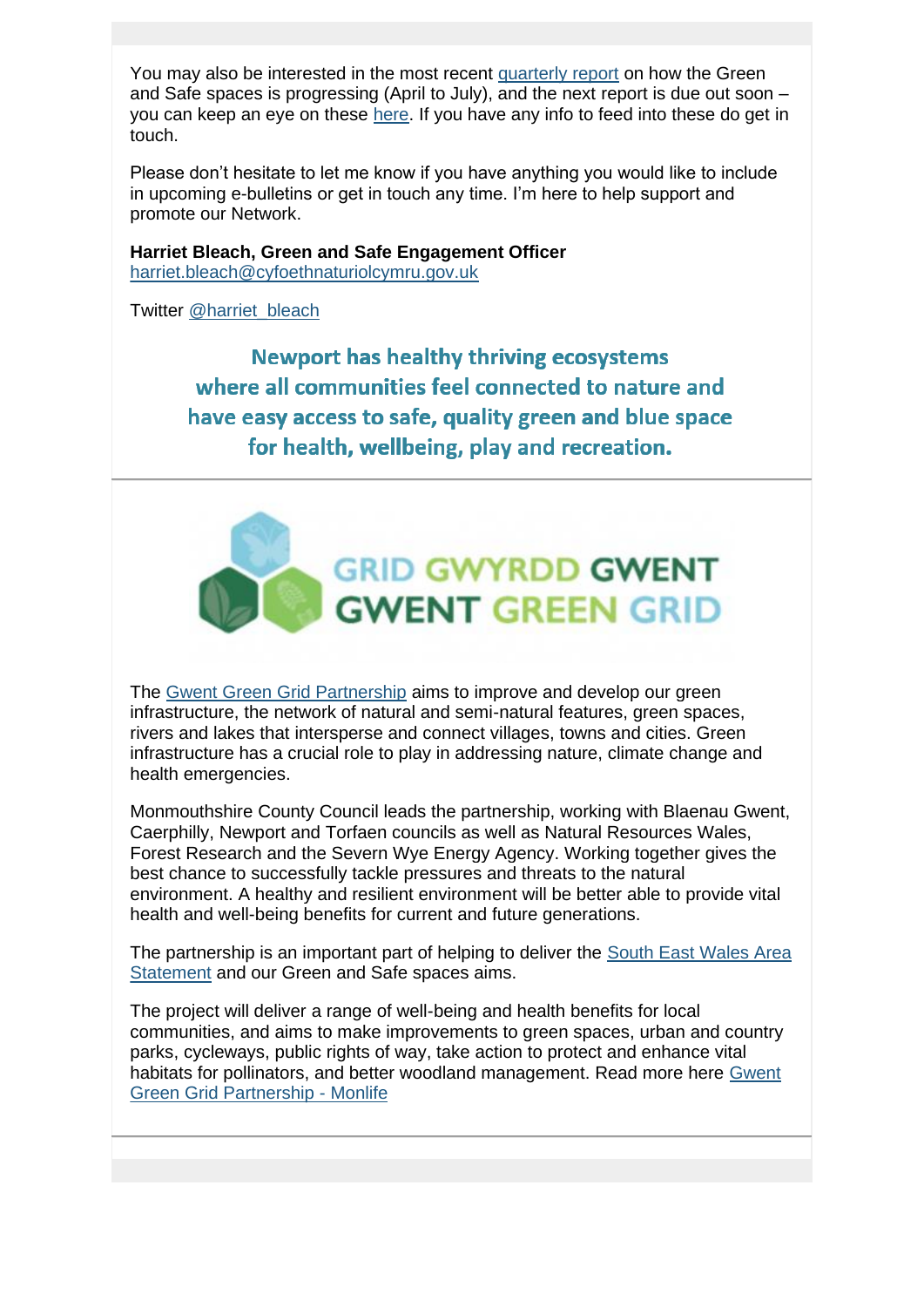# **Newport Active Travel - Have your say**



Phase three of the active travel network map consultation is now live. This is the full statutory public consultation on the revised draft network prior to submission to Welsh Government for approval in December.

Have your say on Active Travel plans (walking and cycling etc) here [Active Travel](https://lnks.gd/l/eyJhbGciOiJIUzI1NiJ9.eyJidWxsZXRpbl9saW5rX2lkIjoxMDcsInVyaSI6ImJwMjpjbGljayIsImJ1bGxldGluX2lkIjoiMjAyMTExMTUuNDg4NzE3ODEiLCJ1cmwiOiJodHRwczovL25ld3BvcnQzLmNvbW1vbnBsYWNlLmlzLz91dG1fbWVkaXVtPWVtYWlsJnV0bV9zb3VyY2U9Z292ZGVsaXZlcnkifQ._9ftUpkelYOZKc5lqtVjOw4kIDRXsqTUEpkPhXhtt40/s/1365653461/br/120984871246-l)  [Network Map Review](https://lnks.gd/l/eyJhbGciOiJIUzI1NiJ9.eyJidWxsZXRpbl9saW5rX2lkIjoxMDcsInVyaSI6ImJwMjpjbGljayIsImJ1bGxldGluX2lkIjoiMjAyMTExMTUuNDg4NzE3ODEiLCJ1cmwiOiJodHRwczovL25ld3BvcnQzLmNvbW1vbnBsYWNlLmlzLz91dG1fbWVkaXVtPWVtYWlsJnV0bV9zb3VyY2U9Z292ZGVsaXZlcnkifQ._9ftUpkelYOZKc5lqtVjOw4kIDRXsqTUEpkPhXhtt40/s/1365653461/br/120984871246-l)

# **Projects across Newport**

There are many projects happening around Newport, and I would love to hear from you to include them in the upcoming e-bulletins. Here are updates from a few, and I hope you find it energising to see so much going on in Newport!

#### **The Road to Nowhere Nature**

The stretch of dual carriageway off the A48 in Coedkernew has seen large scale fly tipping for a number of years, but several agencies have been working in partnership to change that.

Through the hard work, commitment and determination of local residents forming a group called the [Friends of the Road to](https://lnks.gd/l/eyJhbGciOiJIUzI1NiJ9.eyJidWxsZXRpbl9saW5rX2lkIjoxMDgsInVyaSI6ImJwMjpjbGljayIsImJ1bGxldGluX2lkIjoiMjAyMTExMTUuNDg4NzE3ODEiLCJ1cmwiOiJodHRwczovL3R3aXR0ZXIuY29tLzFSb2FkVG9OYXR1cmU_dXRtX21lZGl1bT1lbWFpbCZ1dG1fc291cmNlPWdvdmRlbGl2ZXJ5In0.YGe_TsKtngbU--NMOmn-ZZv53roeMs_sTwLpe5GxwlI/s/1365653461/br/120984871246-l)  [Nature,](https://lnks.gd/l/eyJhbGciOiJIUzI1NiJ9.eyJidWxsZXRpbl9saW5rX2lkIjoxMDgsInVyaSI6ImJwMjpjbGljayIsImJ1bGxldGluX2lkIjoiMjAyMTExMTUuNDg4NzE3ODEiLCJ1cmwiOiJodHRwczovL3R3aXR0ZXIuY29tLzFSb2FkVG9OYXR1cmU_dXRtX21lZGl1bT1lbWFpbCZ1dG1fc291cmNlPWdvdmRlbGl2ZXJ5In0.YGe_TsKtngbU--NMOmn-ZZv53roeMs_sTwLpe5GxwlI/s/1365653461/br/120984871246-l) the clean-up is well underway with the aim to turn the 'Road to Nowhere' into the Road to Nature, and to enhance the area for biodiversity and the community. Newport City Council



contractors have cleared the large items on the site in an enormous effort and the group enlisted help across Newport and Cardiff for a big community litter pick on 30<sup>th</sup> October, which saw a fantastic turnout of over 100 people to support the continued clean-up effort. The difference is remarkable - partnership work at its best!

Several partners including Newport Council, Fly Tipping Action Wales (FtAW), Keep Wales Tidy, and Friends of the Road to Nature and others will now focus on keeping the area fly-tipping free and focus on environmental improvements.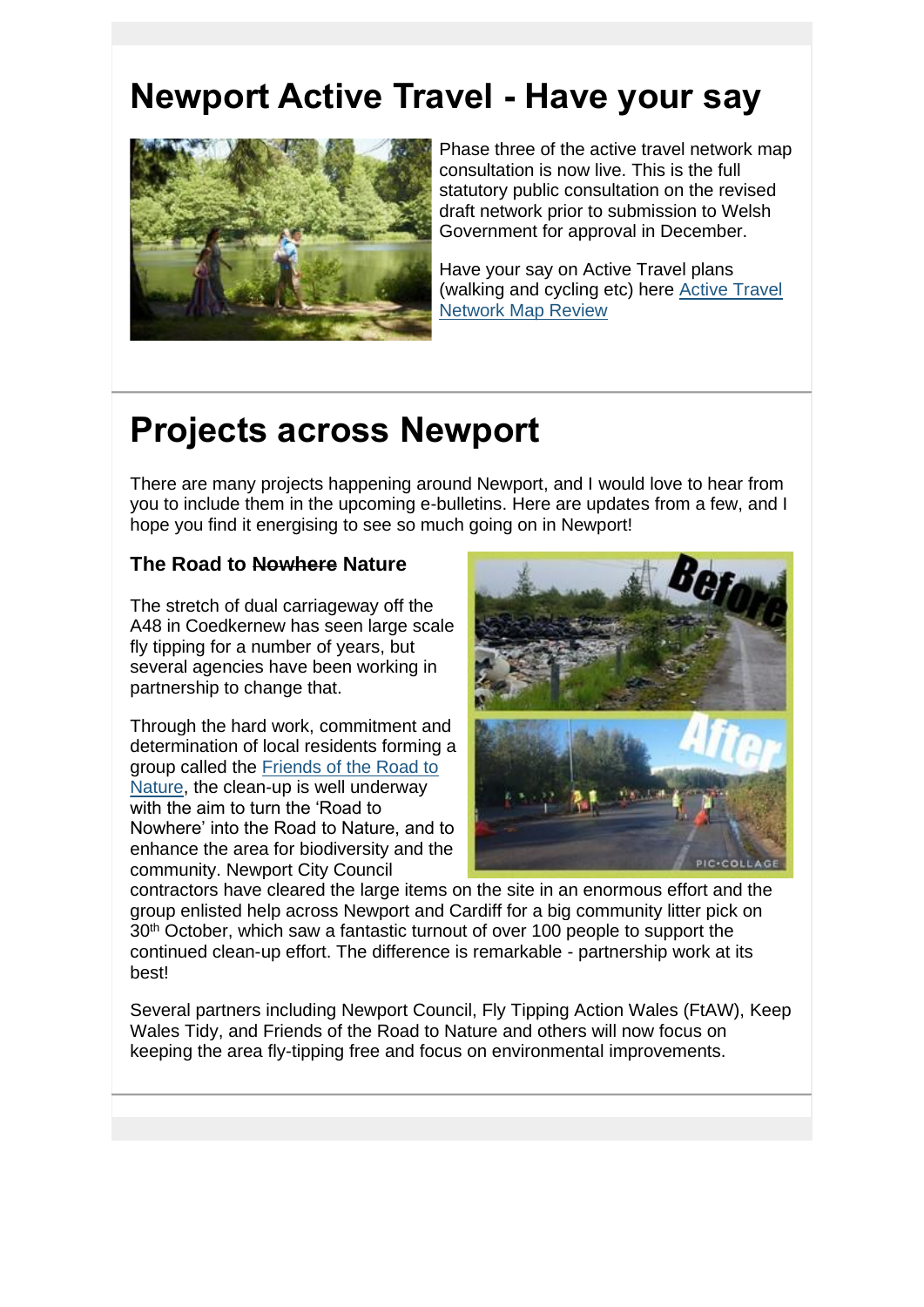

Green Caerleon was set up as a [Facebook group](https://lnks.gd/l/eyJhbGciOiJIUzI1NiJ9.eyJidWxsZXRpbl9saW5rX2lkIjoxMDksInVyaSI6ImJwMjpjbGljayIsImJ1bGxldGluX2lkIjoiMjAyMTExMTUuNDg4NzE3ODEiLCJ1cmwiOiJodHRwczovL3d3dy5mYWNlYm9vay5jb20vZ3JvdXBzLzMwNjQ2NzcxMTA0MjY1MjgvP3V0bV9tZWRpdW09ZW1haWwmdXRtX3NvdXJjZT1nb3ZkZWxpdmVyeSJ9.3f42FRt5qa_yh1ExWkaR2wURnpAxUKE7lzRKE1JbkLE/s/1365653461/br/120984871246-l) in early 2021, with the aim to engage with the community on environmental and sustainability issues and provide a space for sharing tips, advice and information. Abby and Aimee from the group tell us more.

''Green Caerleon has proven to be

popular and there are many enthusiastic and knowledgeable people who post on a regular basis. We have also been busy:

- fully supporting 'No Mow May' and mapping out 'Green Spaces' in the village to explore what can be done to improve these spaces
- working with CVP plastics and now have two collection points for stretchy plastics in the village
- talking to local coffee shops about using reusable cups instead of disposable ones and encouraging other people to do the same

A number of other new groups have also sprung up including Pitch in Patrol litter picking group, a Plant and Seed swapping group, a group who are exploring buying a piece of woodland in the village, and a school uniform and fancy dress costume group where people can pass on clothes they no longer need.

It's an exciting time for Green Caerleon and we are very keen to work with others to encourage and support the wider community to live more sustainably. There is so much scope for this group to grow and develop and we are excited to see what the future brings!''

Check out the [Green Caerleon Facebook group](https://lnks.gd/l/eyJhbGciOiJIUzI1NiJ9.eyJidWxsZXRpbl9saW5rX2lkIjoxMTAsInVyaSI6ImJwMjpjbGljayIsImJ1bGxldGluX2lkIjoiMjAyMTExMTUuNDg4NzE3ODEiLCJ1cmwiOiJodHRwczovL3d3dy5mYWNlYm9vay5jb20vZ3JvdXBzLzMwNjQ2NzcxMTA0MjY1MjgvP3V0bV9tZWRpdW09ZW1haWwmdXRtX3NvdXJjZT1nb3ZkZWxpdmVyeSJ9.RfKClo8hKK_OcBDv51qP8FfORN_n5ckk76ltefl2RNE/s/1365653461/br/120984871246-l) or let me know if I can support in putting you in touch to explore how you can work together.

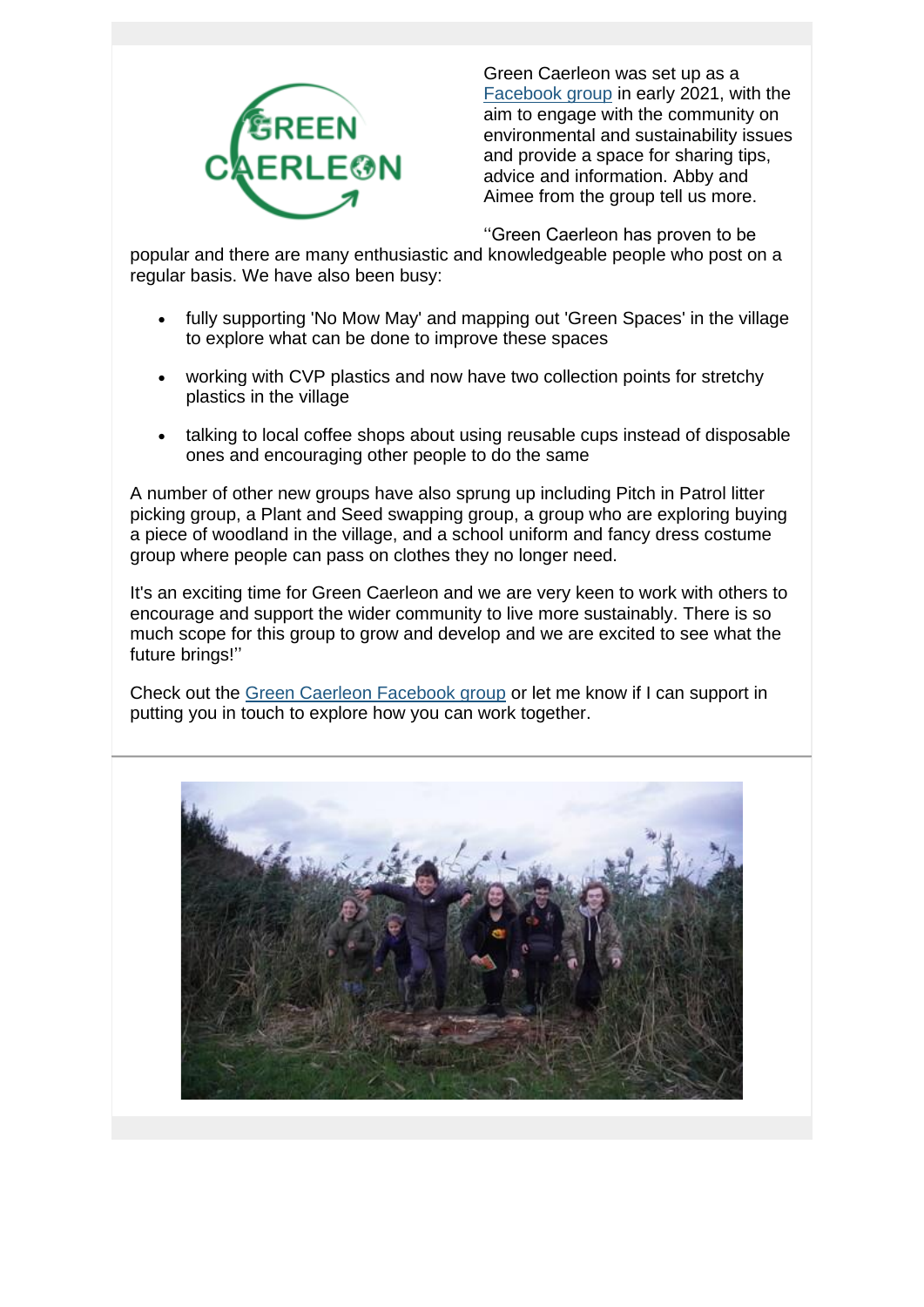#### **Stand For Nature - Gwent Wildlife Trust**

*We hear from Kathy Barclay, Gwent Wildlife Trust, on the exciting work of the Stand For Nature project.*

'['Stand for Nature Wales](https://lnks.gd/l/eyJhbGciOiJIUzI1NiJ9.eyJidWxsZXRpbl9saW5rX2lkIjoxMTEsInVyaSI6ImJwMjpjbGljayIsImJ1bGxldGluX2lkIjoiMjAyMTExMTUuNDg4NzE3ODEiLCJ1cmwiOiJodHRwczovL3d3dy5nd2VudHdpbGRsaWZlLm9yZy9TdGFuZEZvck5hdHVyZVdhbGVzP3V0bV9tZWRpdW09ZW1haWwmdXRtX3NvdXJjZT1nb3ZkZWxpdmVyeSJ9.COS3OFxQMnmKrspsN_yDbricMWoep4YorKukiI0GaGg/s/1365653461/br/120984871246-l) is going from strength to strength in Newport. The Wildlife Warriors group is really getting to grips with what we can do to make a difference and take action on climate change. They were busy in half term lending a hand to our friends at Maindee Unlimited creating a rain garden at the Eveswell Community Centre. They got involved in [COP26](https://lnks.gd/l/eyJhbGciOiJIUzI1NiJ9.eyJidWxsZXRpbl9saW5rX2lkIjoxMTIsInVyaSI6ImJwMjpjbGljayIsImJ1bGxldGluX2lkIjoiMjAyMTExMTUuNDg4NzE3ODEiLCJ1cmwiOiJodHRwczovL3VrY29wMjYub3JnLz91dG1fbWVkaXVtPWVtYWlsJnV0bV9zb3VyY2U9Z292ZGVsaXZlcnkifQ._LKdq8uZrBXLyY__pzrOB8A23629549XU-zRD53PfhA/s/1365653461/br/120984871246-l) by taking part in the Global Action Day on 6<sup>th</sup> November. They are also exploring the idea of creating a climate change garden to show what action we could all take in our gardens.

We have had some fun sessions with various home educated groups in Newport too and they are really motivated to make a difference.

We have made links with BugLife and are excited about their potential pollinator project as well as linking with KidsCare4U Club in Pillgwenlly. Initial discussions have taken place as to how this project could help young people link into the Local Nature Partnership too. **We would welcome any ideas you may have on this.**

We've met with Youth Engagement officers and are excited to find ways to link this project with their various transition and after school clubs running at the Bettws Centre.

We really want young people to be included in the discussions about their future and can facilitate their learning about climate change actions.''

Please contact Kathy on [krbarclay@gwentwildlife.org](mailto:krbarclay@gwentwildlife.org) if you are interested in linking with this project and [sign up for their newsletter here](https://lnks.gd/l/eyJhbGciOiJIUzI1NiJ9.eyJidWxsZXRpbl9saW5rX2lkIjoxMTMsInVyaSI6ImJwMjpjbGljayIsImJ1bGxldGluX2lkIjoiMjAyMTExMTUuNDg4NzE3ODEiLCJ1cmwiOiJodHRwczovL2d3ZW50d2lsZGxpZmUudXMxLmxpc3QtbWFuYWdlLmNvbS9zdWJzY3JpYmU_aWQ9NmFkYjAwMzFhYiZ1PTZmYjJkMjAxYjcyNGU3NjMyNDM3OGJkZTgmdXRtX21lZGl1bT1lbWFpbCZ1dG1fc291cmNlPWdvdmRlbGl2ZXJ5In0.27PlTL12XE0wvxxb0qoN4IbS6w5F-qcMf62Tl1ndRPU/s/1365653461/br/120984871246-l) (another one is due soon!)



#### **Woodland Wellbeing with Coed Lleol**

Following a successful and popular woodland wellbeing taster session in Ringland woods earlier in the Summer, [Coed Lleol](https://lnks.gd/l/eyJhbGciOiJIUzI1NiJ9.eyJidWxsZXRpbl9saW5rX2lkIjoxMTQsInVyaSI6ImJwMjpjbGljayIsImJ1bGxldGluX2lkIjoiMjAyMTExMTUuNDg4NzE3ODEiLCJ1cmwiOiJodHRwczovL3d3dy5zbWFsbHdvb2RzLm9yZy51ay9lbi9jb2VkbGxlb2wvd2hhdC13ZS1kby9wcm9qZWN0cy9hY3RpZi13b29kcy13YWxlcy8_dXRtX21lZGl1bT1lbWFpbCZ1dG1fc291cmNlPWdvdmRlbGl2ZXJ5In0.O9wV8feGZR0IsfAy-uy9xU2-W1hi97CF7QQrd3-dpqs/s/1365653461/br/120984871246-l) ran 6 more Actif Woods sessions. There are now plans to run 6 Actif Woods sessions in Bettws early next year, working with the Newport Council North Hub. Watch this space!

Activities can include Campfire cooking and foraging, Woodland walks, Conservation activities, Woodland crafts, Mindfulness etc. The project helps people to discover new skills and passions, find confidence, exercise, make friends and help to protect our environment. To find out more about Coed Lleol contact Chris [here.](https://lnks.gd/l/eyJhbGciOiJIUzI1NiJ9.eyJidWxsZXRpbl9saW5rX2lkIjoxMTUsInVyaSI6ImJwMjpjbGljayIsImJ1bGxldGluX2lkIjoiMjAyMTExMTUuNDg4NzE3ODEiLCJ1cmwiOiJodHRwczovL3d3dy5zbWFsbHdvb2RzLm9yZy51ay9lbi9jb2VkbGxlb2wvd2hhdC13ZS1kby9wcm9qZWN0cy9hY3RpZi13b29kcy13YWxlcy9hY3RpZi13b29kcy1nd2VudC8_dXRtX21lZGl1bT1lbWFpbCZ1dG1fc291cmNlPWdvdmRlbGl2ZXJ5In0.Mnsq0b5DDBVelVtKNs4lvDEtW6rjfifrmy34bZyg19c/s/1365653461/br/120984871246-l)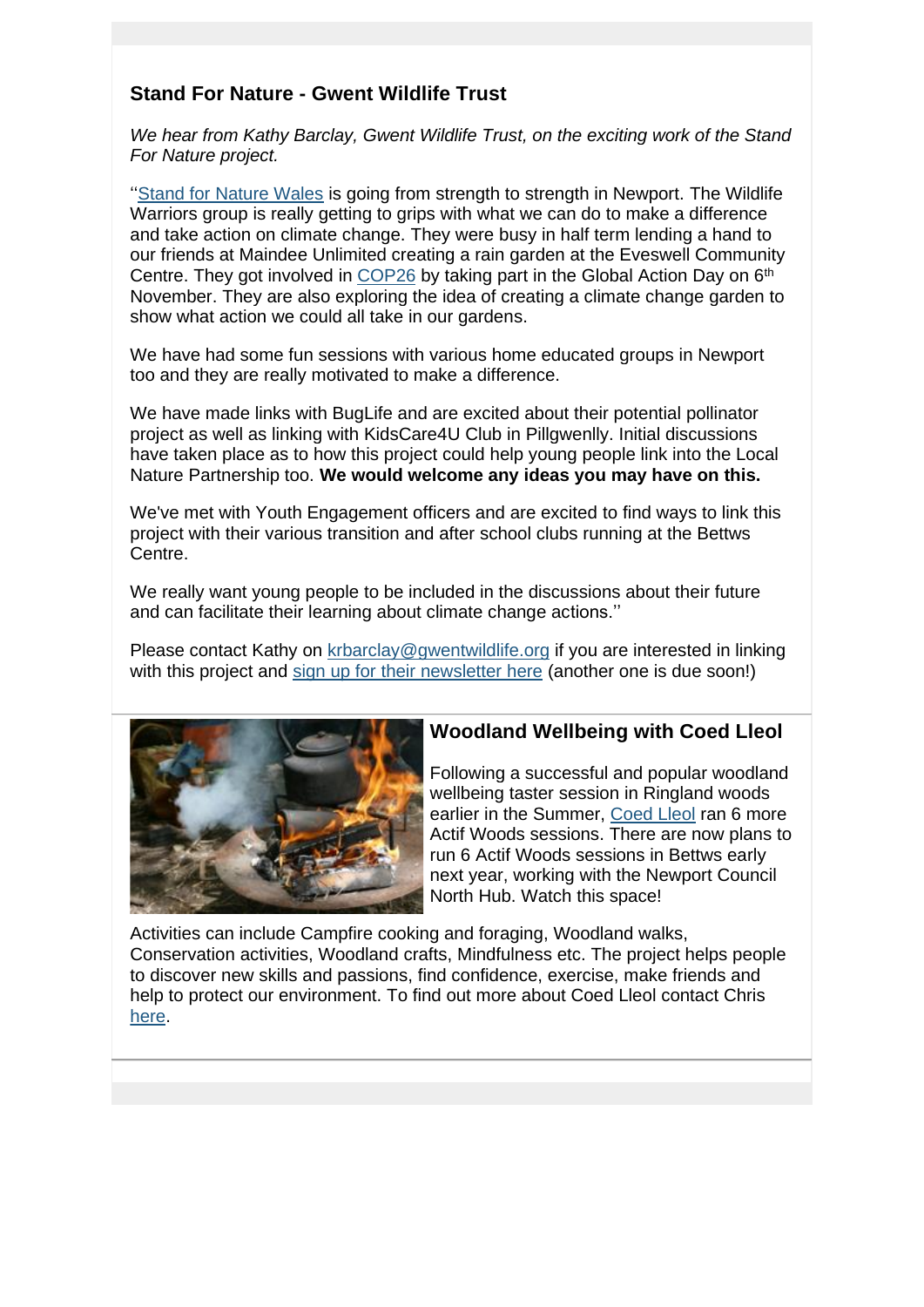#### **The Gap mini community garden**

A small team from Newport based charity [The Gap Wales](https://lnks.gd/l/eyJhbGciOiJIUzI1NiJ9.eyJidWxsZXRpbl9saW5rX2lkIjoxMTYsInVyaSI6ImJwMjpjbGljayIsImJ1bGxldGluX2lkIjoiMjAyMTExMTUuNDg4NzE3ODEiLCJ1cmwiOiJodHRwczovL3d3dy50aGVnYXAud2FsZXMvP3V0bV9tZWRpdW09ZW1haWwmdXRtX3NvdXJjZT1nb3ZkZWxpdmVyeSJ9.a_SLZiAd_ZiKiDT3UD2-U7lU_bIVQCsxbz7PNqZRuvU/s/1365653461/br/120984871246-l) have begun creating mini community gardens in Pill. The charity, which supports refugees and asylum seekers rebuild their lives in Newport, took over an overgrown allotment several years ago which is now flourishing. The gardening team, in partnership with Pobl, have now



started clearing and replanting small overgrown areas in Pill.

A team of refugee volunteers, who wanted to give something back to the city which has so warmly welcomed them, met over 2 afternoons in the summer and cleared bags of rubbish and overgrown spiky shrubs from a neglected space in Pill. They replaced them with fragrant and tasty herbs such a mint, oregano, marjoram, chives and rosemary, and also some surplus vegetable plants from their allotment – courgettes, cucumbers, kale and broccoli, for all the local community to enjoy. The group plan to clear and plant other areas like this in the community over the coming months.

Greening forgotten urban areas like this with small community gardens will attract pollinators and support our declining bee population. It provides free locally sourced organic vegetables and herbs, with literally zero food miles, to the community. And hopefully, the colours and smells from the mini garden will bring a little joy into the street as well.

It's fantastic to see that Newport now has 6 Green Flag Awards! Well done to all involved, and here are the places with Green Flags below:

- Beechwood Park
- Belle Vue Park
- Gwent Crematorium
- Lysaght Institute Community Garden
- Maindee District
- The Laundry Room, Tredegar House

The Green Flag Awards recognise publicly accessible parks and open spaces for their excellent visitor facilities, high environmental standards, and commitment to delivering great quality green space.

If you are interested in applying for either a Full Green Flag Award or Green Flag Community Award, please contact [Lucy Prisk](mailto:lucy.prisk@keepwalestidy,cymru) from Keep Wales Tidy. I am also able to help support so please don't hesitate to [get in touch.](mailto:harriet.bleach@cyfoethnaturiolcymru.gov.uk) The closing date each year is **31st January**.

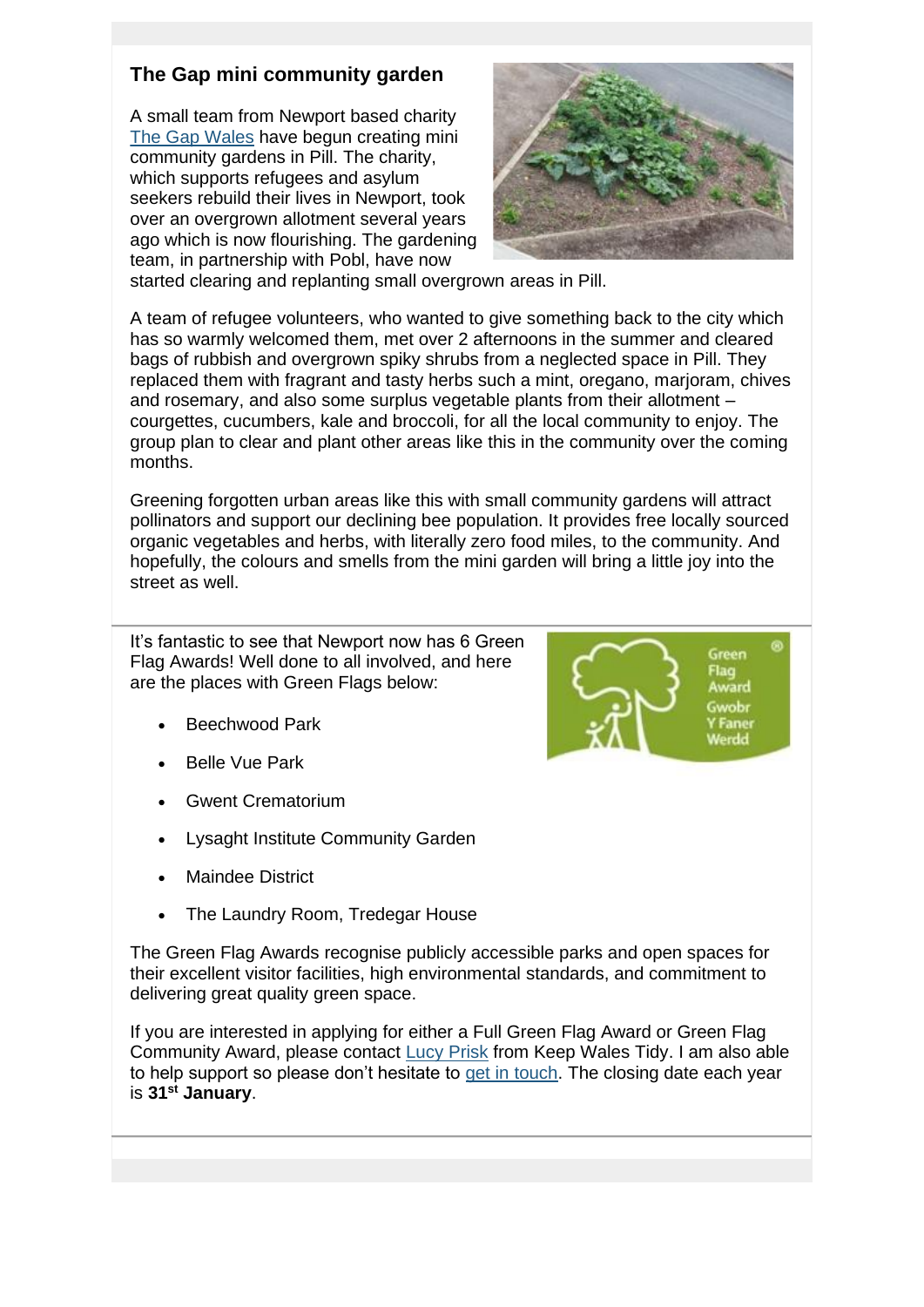We now have a groundbreaking repair and reuse shop in Newport! [RE:MAKE](https://lnks.gd/l/eyJhbGciOiJIUzI1NiJ9.eyJidWxsZXRpbl9saW5rX2lkIjoxMTcsInVyaSI6ImJwMjpjbGljayIsImJ1bGxldGluX2lkIjoiMjAyMTExMTUuNDg4NzE3ODEiLCJ1cmwiOiJodHRwczovL3d3dy5yZW1ha2VuZXdwb3J0Lm9yZy8_dXRtX21lZGl1bT1lbWFpbCZ1dG1fc291cmNlPWdvdmRlbGl2ZXJ5In0.LfCgJdT6aRMmm-dVzMN4tfcYxL2XMG1wfnvXFvkV9-E/s/1365653461/br/120984871246-l)  [Newport](https://lnks.gd/l/eyJhbGciOiJIUzI1NiJ9.eyJidWxsZXRpbl9saW5rX2lkIjoxMTcsInVyaSI6ImJwMjpjbGljayIsImJ1bGxldGluX2lkIjoiMjAyMTExMTUuNDg4NzE3ODEiLCJ1cmwiOiJodHRwczovL3d3dy5yZW1ha2VuZXdwb3J0Lm9yZy8_dXRtX21lZGl1bT1lbWFpbCZ1dG1fc291cmNlPWdvdmRlbGl2ZXJ5In0.LfCgJdT6aRMmm-dVzMN4tfcYxL2XMG1wfnvXFvkV9-E/s/1365653461/br/120984871246-l) has been created by [Repair](https://lnks.gd/l/eyJhbGciOiJIUzI1NiJ9.eyJidWxsZXRpbl9saW5rX2lkIjoxMTgsInVyaSI6ImJwMjpjbGljayIsImJ1bGxldGluX2lkIjoiMjAyMTExMTUuNDg4NzE3ODEiLCJ1cmwiOiJodHRwczovL3JlcGFpcmNhZmV3YWxlcy5vcmcvP3V0bV9tZWRpdW09ZW1haWwmdXRtX3NvdXJjZT1nb3ZkZWxpdmVyeSJ9.o0jupmM2cYtO0R4T2OO8rjbu1T9kVehyDvoFWCEwLaI/s/1365653461/br/120984871246-l)  [Cafe Wales a](https://lnks.gd/l/eyJhbGciOiJIUzI1NiJ9.eyJidWxsZXRpbl9saW5rX2lkIjoxMTgsInVyaSI6ImJwMjpjbGljayIsImJ1bGxldGluX2lkIjoiMjAyMTExMTUuNDg4NzE3ODEiLCJ1cmwiOiJodHRwczovL3JlcGFpcmNhZmV3YWxlcy5vcmcvP3V0bV9tZWRpdW09ZW1haWwmdXRtX3NvdXJjZT1nb3ZkZWxpdmVyeSJ9.o0jupmM2cYtO0R4T2OO8rjbu1T9kVehyDvoFWCEwLaI/s/1365653461/br/120984871246-l)nd [Benthyg Cymru,](https://lnks.gd/l/eyJhbGciOiJIUzI1NiJ9.eyJidWxsZXRpbl9saW5rX2lkIjoxMTksInVyaSI6ImJwMjpjbGljayIsImJ1bGxldGluX2lkIjoiMjAyMTExMTUuNDg4NzE3ODEiLCJ1cmwiOiJodHRwczovL3d3dy5iZW50aHlnLWN5bXJ1Lm9yZy8_dXRtX21lZGl1bT1lbWFpbCZ1dG1fc291cmNlPWdvdmRlbGl2ZXJ5In0.Yzw-L4HhY_hX3GufwCBfZlhoveaAWWtqzTukZrpAmhs/s/1365653461/br/120984871246-l) working in partnership and supported by Newport City Homes, with funding from WCVA.

The aim is to encourage a [circular](https://lnks.gd/l/eyJhbGciOiJIUzI1NiJ9.eyJidWxsZXRpbl9saW5rX2lkIjoxMjAsInVyaSI6ImJwMjpjbGljayIsImJ1bGxldGluX2lkIjoiMjAyMTExMTUuNDg4NzE3ODEiLCJ1cmwiOiJodHRwczovL3d3dy5yZW1ha2VuZXdwb3J0Lm9yZy9jaXJjdWxhci0xND91dG1fbWVkaXVtPWVtYWlsJnV0bV9zb3VyY2U9Z292ZGVsaXZlcnkifQ.u0TpHq3LP0c_MubpsrzkTJRprySY6ZsIk2PhBx8XWh0/s/1365653461/br/120984871246-l)  [economy](https://lnks.gd/l/eyJhbGciOiJIUzI1NiJ9.eyJidWxsZXRpbl9saW5rX2lkIjoxMjAsInVyaSI6ImJwMjpjbGljayIsImJ1bGxldGluX2lkIjoiMjAyMTExMTUuNDg4NzE3ODEiLCJ1cmwiOiJodHRwczovL3d3dy5yZW1ha2VuZXdwb3J0Lm9yZy9jaXJjdWxhci0xND91dG1fbWVkaXVtPWVtYWlsJnV0bV9zb3VyY2U9Z292ZGVsaXZlcnkifQ.u0TpHq3LP0c_MubpsrzkTJRprySY6ZsIk2PhBx8XWh0/s/1365653461/br/120984871246-l) where people borrow, rather than buy and to repair, not throw away. The store is a welcoming space for all members of the community to come together to borrow items and share skills.



**BRINGING FREE REPAIRS AND** LOW COST BORROWS TO YOU

26 SKINNER STREET - NEWPORT NP20 IHB TUE - SAT 10AM - 6PM

*Library of Things***:** The library is full of household items that can be borrowed for a really small fee (borrowing costs are kept lower than buying second hand).

#### **Re:Make Newport are always on the lookout for new donations and adding to the inventory so please [get in touch](mailto:hello@remakenewport.org) if you can help and make a donation!**

*Repair Café***:** Regular Repair Cafe sessions will be held by volunteers who will fix your household items for free! If they cannot fix it right there they will still try to diagnose the issue and offer advice.

*Workshops / Repair space:* Regular workshops will be held to help share skills and expertise amongst the community. The repair space can also be booked by members wanting to make use of the tools for repairs or personal projects.

## Monmouthshire and **Newport Local Nature** Partnership



Partneriaeth Natur Lleol Sir Fynwy a Chasnewydd

The first call of small grants fund applications were able to support four great community projects in Monmouthshire and Newport:

- Caerwent Meadows, Community Wildflower Nursery and Planting Festival
- Greening Maindee, Green Places Explorer Trail
- Newport Youth Justice Service, Twf
- Abergavenny Community Centre, What is growing in the garden?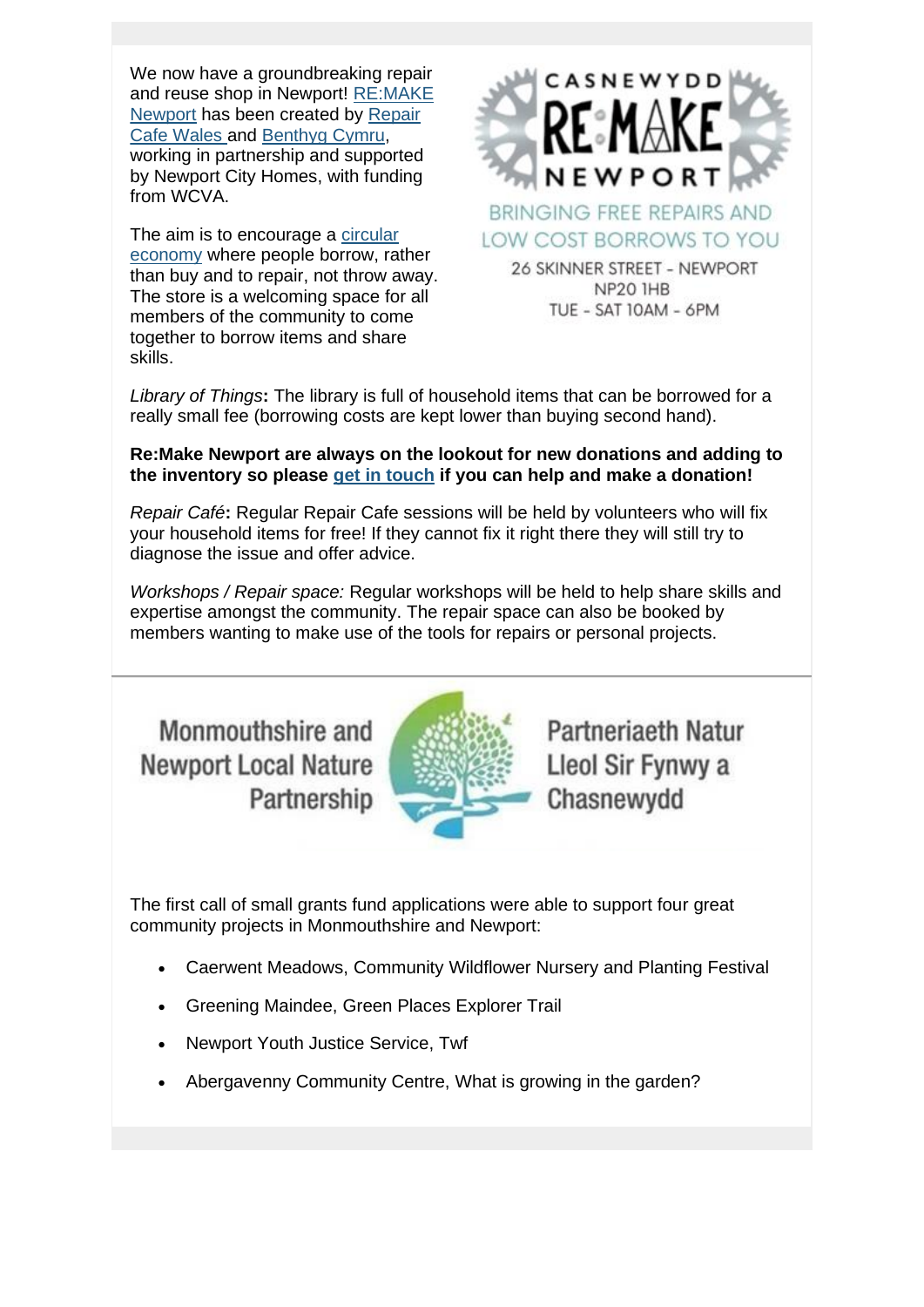A second round has taken place for community-based projects which contribute to nature recovery and/or engage with people to increase awareness of the nature emergency.

For more info on the Monmouthshire & Newport Local Nature Partnership click [here](https://lnks.gd/l/eyJhbGciOiJIUzI1NiJ9.eyJidWxsZXRpbl9saW5rX2lkIjoxMjEsInVyaSI6ImJwMjpjbGljayIsImJ1bGxldGluX2lkIjoiMjAyMTExMTUuNDg4NzE3ODEiLCJ1cmwiOiJodHRwczovL3d3dy5iaW9kaXZlcnNpdHl3YWxlcy5vcmcudWsvTmV3cG9ydD91dG1fbWVkaXVtPWVtYWlsJnV0bV9zb3VyY2U9Z292ZGVsaXZlcnkifQ.4v1-M0jMsNpAvEKZ6mGX9LdtBZGvbvO8oeT9GkszdwE/s/1365653461/br/120984871246-l)

#### **Nature Networks Fund awarded to 3 projects in Newport**

29 projects across Wales that help preserve some of our most loved species of animals and plants are receiving a share [of a £7.2million grant fund.](https://lnks.gd/l/eyJhbGciOiJIUzI1NiJ9.eyJidWxsZXRpbl9saW5rX2lkIjoxMjIsInVyaSI6ImJwMjpjbGljayIsImJ1bGxldGluX2lkIjoiMjAyMTExMTUuNDg4NzE3ODEiLCJ1cmwiOiJodHRwczovL3d3dy5oZXJpdGFnZWZ1bmQub3JnLnVrL25ld3MvbmF0dXJlLW5ldHdvcmtzLWZ1bmQtcHM3Mm1pbGxpb24tcHJvdGVjdC13YWxlcy10aHJlYXRlbmVkLXNwZWNpZXMtYW5kLWhhYml0YXRzP3V0bV9tZWRpdW09ZW1haWwmdXRtX3NvdXJjZT1nb3ZkZWxpdmVyeSJ9.Q56KMBteUci5_MFrI9Sclk8myz03sTYzDjUCYiblhIs/s/1365653461/br/120984871246-l)

The National Lottery Heritage Fund launched the Nature Networks Fund in March 2021 with the Welsh Government, to give a helping hand to Wales' protected natural sites and wildlife habitats.

Grants have been awarded to 29 projects tackling climate change and helping nature to thrive, including 3 projects in Newport!



- Former Tredegar Golf Course Biodiversity Enhancement Project £73,000
- Monkey Island Biodiversity & Visitor Project £88,000
- Shaftesbury Park Old Allotment Restoration Project £53,000

[See here](https://lnks.gd/l/eyJhbGciOiJIUzI1NiJ9.eyJidWxsZXRpbl9saW5rX2lkIjoxMjMsInVyaSI6ImJwMjpjbGljayIsImJ1bGxldGluX2lkIjoiMjAyMTExMTUuNDg4NzE3ODEiLCJ1cmwiOiJodHRwczovL21lZGlhLnNlcnZpY2UuZ292LndhbGVzL25ld3MvMjktbmV3LXByb2plY3RzLXRoYXQtd2lsbC1oZWxwLXRlYW0td2FsZXMtdGFja2xlLWNsaW1hdGUtYW5kLW5hdHVyZS1lbWVyZ2VuY2llcz91dG1fbWVkaXVtPWVtYWlsJnV0bV9zb3VyY2U9Z292ZGVsaXZlcnkifQ.zl3IHeXsA4145WvTSH83uhEn4BmcV4sjc8KJZB4IJV8/s/1365653461/br/120984871246-l) for more information.

# **Volunteering**



#### **Stump Up For Trees**

'Stump Up For Trees' is a new, communitybased charity planting one million trees in the Brecon Beacons area over the next five years, using an innovative blend of publicprivate finance. Last March-April, when COVID restrictions lifted, they planted over 20,000 trees with 100 plus volunteers. This coming planting season, their ambitions are even bigger. If you would like to volunteer to

plant some trees, please get in touch: [Stump up for](https://lnks.gd/l/eyJhbGciOiJIUzI1NiJ9.eyJidWxsZXRpbl9saW5rX2lkIjoxMjQsInVyaSI6ImJwMjpjbGljayIsImJ1bGxldGluX2lkIjoiMjAyMTExMTUuNDg4NzE3ODEiLCJ1cmwiOiJodHRwczovL3N0dW1wdXBmb3J0cmVlcy5vcmcvP3V0bV9tZWRpdW09ZW1haWwmdXRtX3NvdXJjZT1nb3ZkZWxpdmVyeSJ9.I6MC14NxEkFWocZwOXN_aXC1KDvTCeorri06ZrSQUeM/s/1365653461/br/120984871246-l)  [trees](https://lnks.gd/l/eyJhbGciOiJIUzI1NiJ9.eyJidWxsZXRpbl9saW5rX2lkIjoxMjQsInVyaSI6ImJwMjpjbGljayIsImJ1bGxldGluX2lkIjoiMjAyMTExMTUuNDg4NzE3ODEiLCJ1cmwiOiJodHRwczovL3N0dW1wdXBmb3J0cmVlcy5vcmcvP3V0bV9tZWRpdW09ZW1haWwmdXRtX3NvdXJjZT1nb3ZkZWxpdmVyeSJ9.I6MC14NxEkFWocZwOXN_aXC1KDvTCeorri06ZrSQUeM/s/1365653461/br/120984871246-l) or [hello@stumpupfortrees.org](mailto:hello@stumpupfortrees.org)

*(Photo credit: Stump up for Trees website)*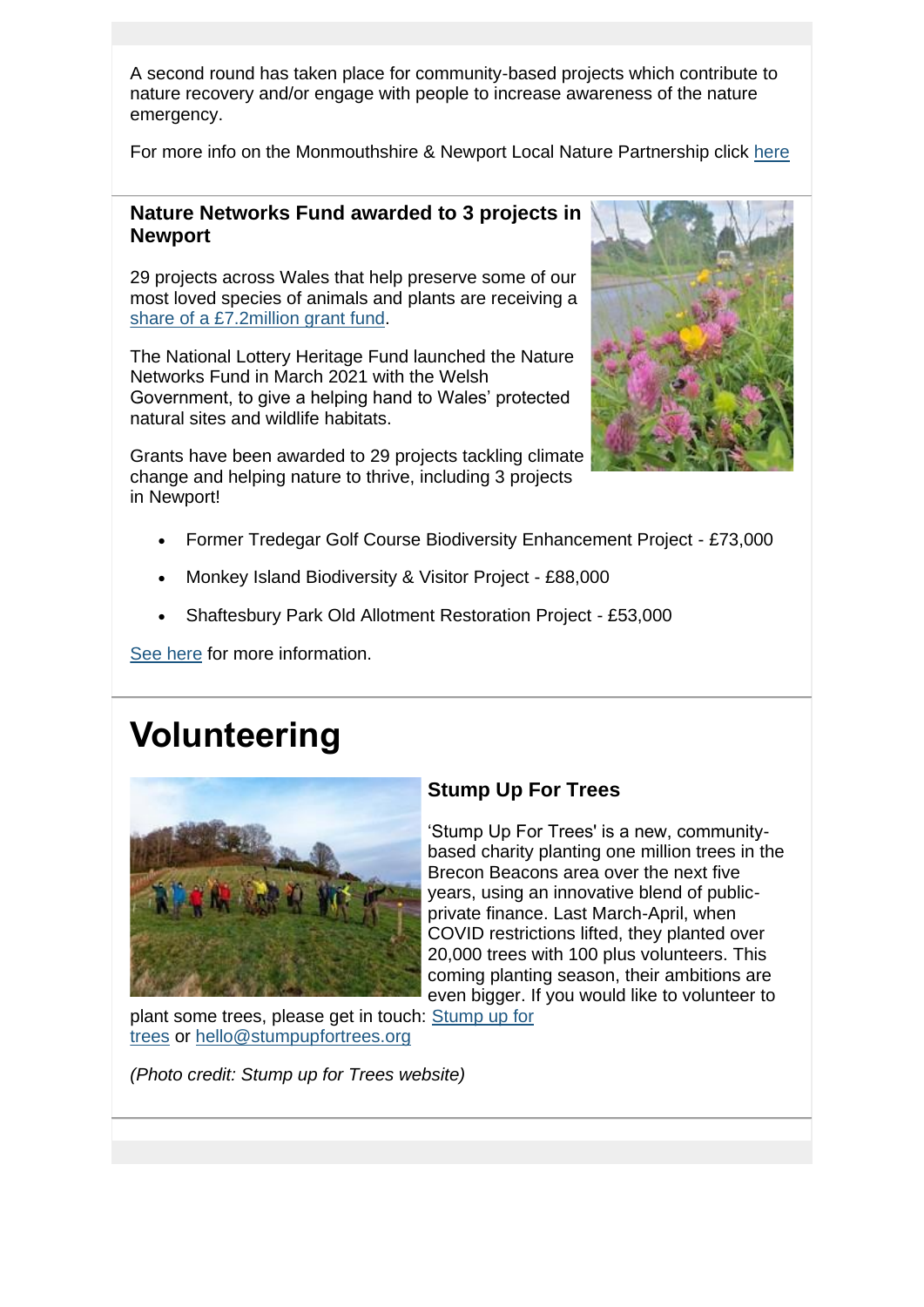# **Be a Gwent Levels Ambassador**



*Photo Credit: Chris Harris/Living Levels Partnership*

The Gwent Levels [Sense of Place Toolkit](https://lnks.gd/l/eyJhbGciOiJIUzI1NiJ9.eyJidWxsZXRpbl9saW5rX2lkIjoxMjUsInVyaSI6ImJwMjpjbGljayIsImJ1bGxldGluX2lkIjoiMjAyMTExMTUuNDg4NzE3ODEiLCJ1cmwiOiJodHRwczovL3d3dy5saXZpbmdsZXZlbHMub3JnLnVrL3NlbnNlLW9mLXBsYWNlLXRvb2xraXQ_dXRtX21lZGl1bT1lbWFpbCZ1dG1fc291cmNlPWdvdmRlbGl2ZXJ5In0.m798K2HGYkANT9g5BYXHgrjfDx58capxzpMhg0ZB4K8/s/1365653461/br/120984871246-l) is a superb resource celebrating everything that is special about the Gwent Levels. You can use the toolkit to promote and engage people to connect with the Levels. This toolkit illustrates what's special and distinctive about the area, the places to visit and sights to see along with ideas and stories collected from local people and communities.

Check out the [Living Levels website](https://lnks.gd/l/eyJhbGciOiJIUzI1NiJ9.eyJidWxsZXRpbl9saW5rX2lkIjoxMjYsInVyaSI6ImJwMjpjbGljayIsImJ1bGxldGluX2lkIjoiMjAyMTExMTUuNDg4NzE3ODEiLCJ1cmwiOiJodHRwczovL3d3dy5saXZpbmdsZXZlbHMub3JnLnVrL3NlbnNlLW9mLXBsYWNlLXRvb2xraXQ_dXRtX21lZGl1bT1lbWFpbCZ1dG1fc291cmNlPWdvdmRlbGl2ZXJ5In0.9uZRL3iFN5iV3JyXr1JYxaSFZcl8KZZITnjKKNd16w8/s/1365653461/br/120984871246-l) for more info including brilliant video's about the history, culture and environment found in our unique Gwent Levels landscape.

#### **What is a 'sense of place'?**

A 'sense of place' is an idea that every area has an identity and distinctiveness that makes it different from everywhere else.

A place creates different experiences and emotions for people, and by associating these feelings with a place, we feel a sense of belonging to that area, whether we live or work there or are just visiting. The blend of wildlife, architecture, scenery and environment develop a unique sense of a place which people take with them wherever they go. It is these emotions and experiences that we would use to describe the area to someone who didn't know it, and which underpin a fundamental connection to the area.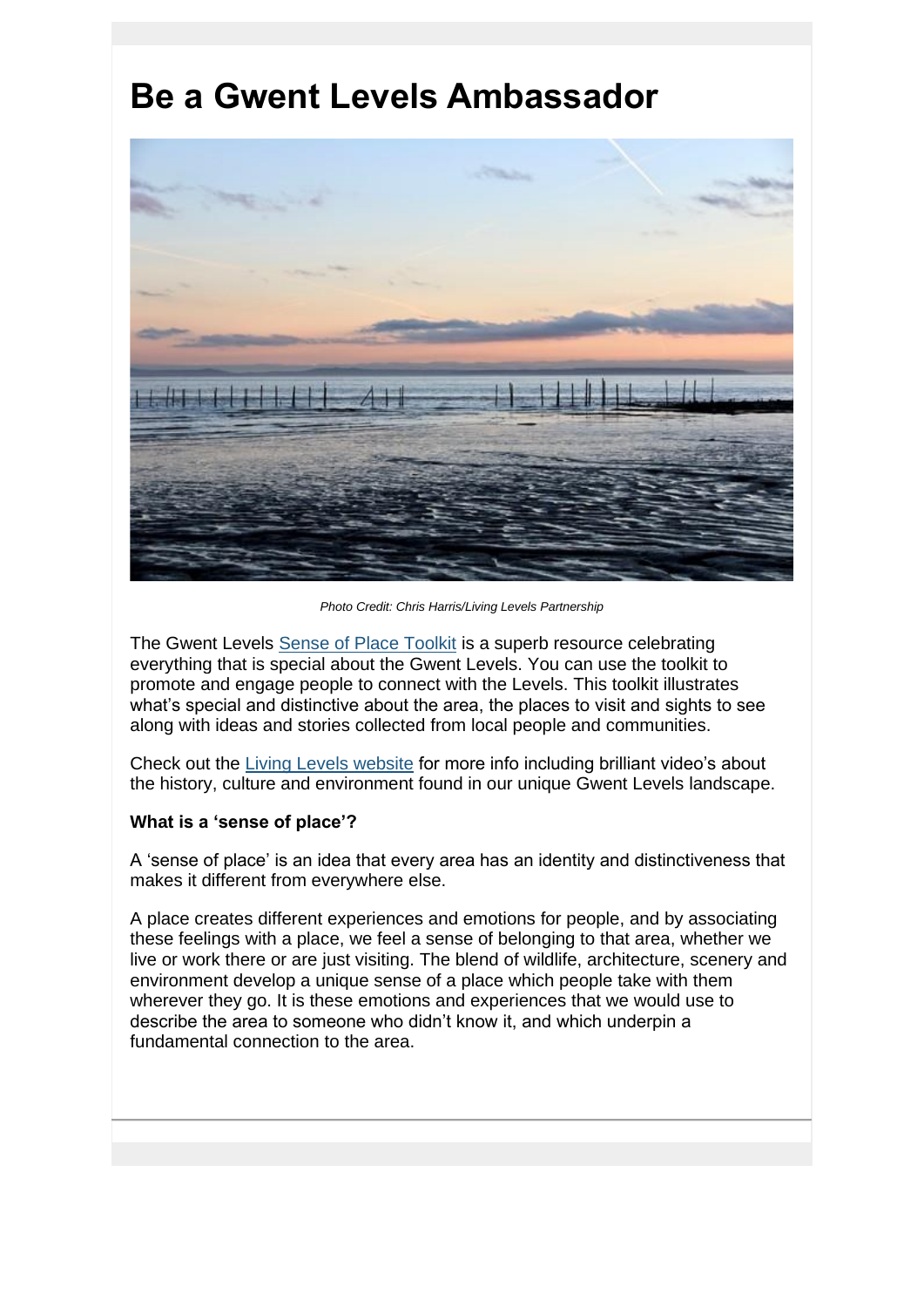# **Events and Activities**



### **Living Levels**

**Folk songs and music of Gwent with Katie Batchelor**

20th November 6pm – 7pm

**Virtual Event: Zoom [BOOK HERE](https://lnks.gd/l/eyJhbGciOiJIUzI1NiJ9.eyJidWxsZXRpbl9saW5rX2lkIjoxMjcsInVyaSI6ImJwMjpjbGljayIsImJ1bGxldGluX2lkIjoiMjAyMTExMTUuNDg4NzE3ODEiLCJ1cmwiOiJodHRwczovL3d3dy5saXZpbmdsZXZlbHMub3JnLnVrL2V2ZW50cy8yMDIxLzExLzIwL2ZvbGstc29uZ3MtYW5kLW11c2ljLW9mLWd3ZW50LXdpdGgta2F0aWUtYmF0Y2hlbG9yP3V0bV9tZWRpdW09ZW1haWwmdXRtX3NvdXJjZT1nb3ZkZWxpdmVyeSJ9.w9gBxiG1_xVAzu67Nq8wgoyC5dRto1xxaSqycl8ESqE/s/1365653461/br/120984871246-l)**

**The Roman Origins of our Christmas and its Customs**

2 nd December 7pm – 8.30pm

**Virtual Event: Zoom [BOOK HERE](https://lnks.gd/l/eyJhbGciOiJIUzI1NiJ9.eyJidWxsZXRpbl9saW5rX2lkIjoxMjgsInVyaSI6ImJwMjpjbGljayIsImJ1bGxldGluX2lkIjoiMjAyMTExMTUuNDg4NzE3ODEiLCJ1cmwiOiJodHRwczovL3d3dy5saXZpbmdsZXZlbHMub3JnLnVrL2V2ZW50cy8yMDIxLzEyLzIvdGhlLXJvbWFuLW9yaWdpbnMtb2Ytb3VyLWNocmlzdG1hcy1hbmQtaXRzLWN1c3RvbXMtZGF0ZS10by1iZS1jb25maXJtZWQ_dXRtX21lZGl1bT1lbWFpbCZ1dG1fc291cmNlPWdvdmRlbGl2ZXJ5In0.5m-bkO7d0HdoVGV4sLBU_jdxN0ZwBMYaeFogd4x-NLI/s/1365653461/br/120984871246-l)**

Keep checking the [Living Levels What's On](https://lnks.gd/l/eyJhbGciOiJIUzI1NiJ9.eyJidWxsZXRpbl9saW5rX2lkIjoxMjksInVyaSI6ImJwMjpjbGljayIsImJ1bGxldGluX2lkIjoiMjAyMTExMTUuNDg4NzE3ODEiLCJ1cmwiOiJodHRwczovL3d3dy5saXZpbmdsZXZlbHMub3JnLnVrL3doYXRzLW9uP3V0bV9tZWRpdW09ZW1haWwmdXRtX3NvdXJjZT1nb3ZkZWxpdmVyeSJ9.w8P9e-lWzJOgdlVK1sOyFWadEcTcufQB3RgIyiScDxk/s/1365653461/br/120984871246-l) page for updates! See all the latest news from the Living Levels Project [here](https://lnks.gd/l/eyJhbGciOiJIUzI1NiJ9.eyJidWxsZXRpbl9saW5rX2lkIjoxMzAsInVyaSI6ImJwMjpjbGljayIsImJ1bGxldGluX2lkIjoiMjAyMTExMTUuNDg4NzE3ODEiLCJ1cmwiOiJodHRwczovL3d3dy5saXZpbmdsZXZlbHMub3JnLnVrL25ld3MtMT91dG1fbWVkaXVtPWVtYWlsJnV0bV9zb3VyY2U9Z292ZGVsaXZlcnkifQ.lrPwAyM1206DEz0-9EflQ_6CY65lGXm8-FZ6_j-kzeo/s/1365653461/br/120984871246-l) and sign up to their newsletter.

## **The Outdoor Partnership - for 16 to 24 year olds**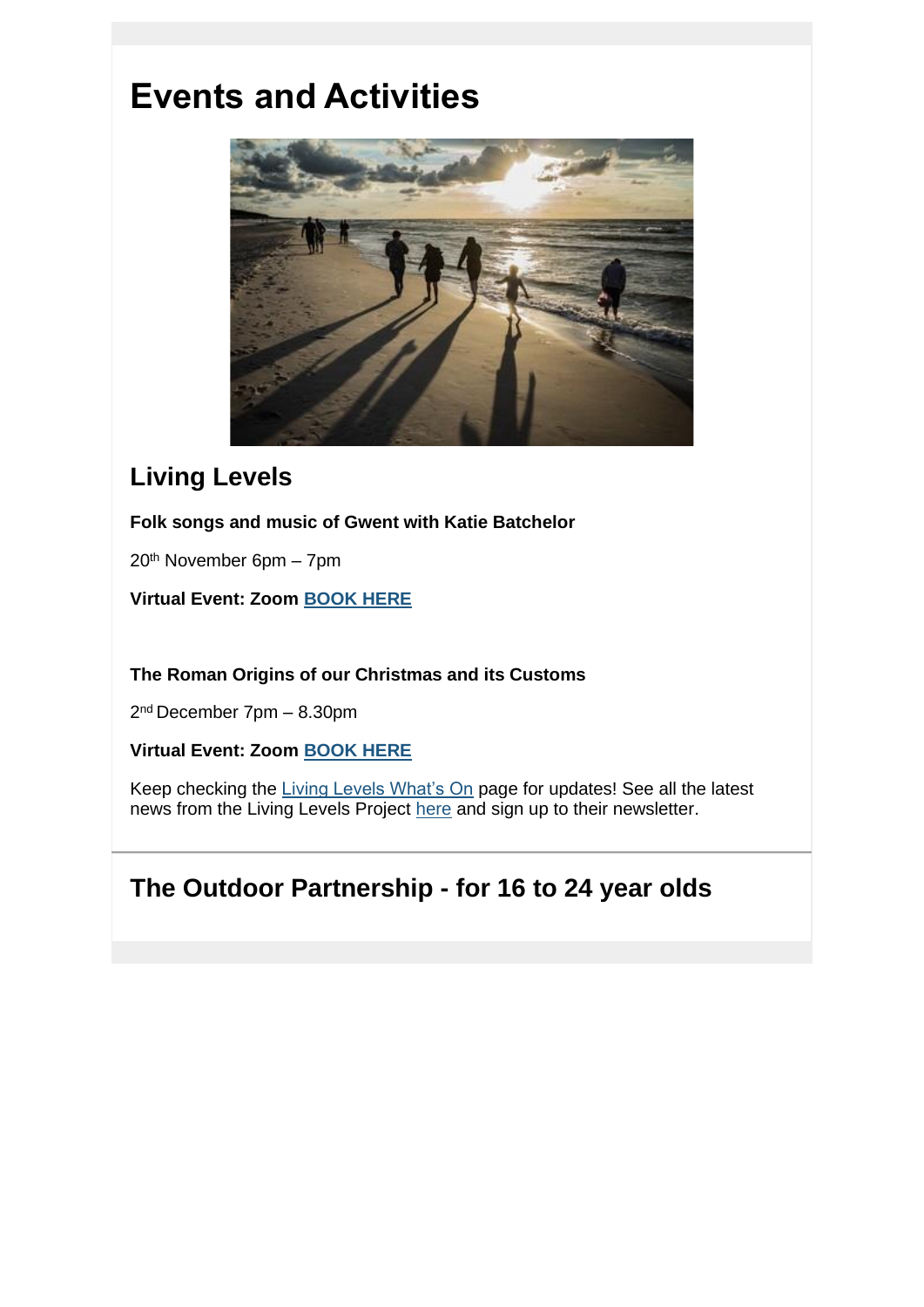

Here is the first Outdoor Partnership project in Gwent! It will provide young people in most need of wellbeing focussed activities with the opportunity for outdoor sports and adventure, an appreciation of the natural environment, and achieve a workrelated qualification. Check out the poster of the Winter of Wellbeing Outdoor Activity sessions and the dates for Newport are as follows:

**Tuesday 23rd November:** Caving Day - team building/confidence/health & wellbeing

**Tuesday 30th November:** Canoeing - water safety/physical health & wellbeing

**Thursday 2nd December:** Employability Qualification – Health & Safety L2

**Tuesday 7th December:** Mountain Day - navigation/ teamwork & leadership skills

**Please promote widely as it would be fantastic to see all 12 spaces being utilised and benefitting the young people of Newport.** [Contact Brett Mahoney,](mailto:brett.mahoney@partneriaeth-awyr-agored.co.uk) Gwent Outdoor Activity Development Officer, to make a referral or for more details.

More information here [The Outdoor Partnership | Partneriaeth Awyr Agored](https://lnks.gd/l/eyJhbGciOiJIUzI1NiJ9.eyJidWxsZXRpbl9saW5rX2lkIjoxMzEsInVyaSI6ImJwMjpjbGljayIsImJ1bGxldGluX2lkIjoiMjAyMTExMTUuNDg4NzE3ODEiLCJ1cmwiOiJodHRwczovL3BhcnRuZXJpYWV0aC1hd3lyLWFnb3JlZC5jby51ay8_dXRtX21lZGl1bT1lbWFpbCZ1dG1fc291cmNlPWdvdmRlbGl2ZXJ5In0.WgsGwd0xWteIH1MfSSgqhIDajEsLEH5dQj2xWGKieB0/s/1365653461/br/120984871246-l)

## **Living Streets Wednesday walks**

[Living Streets](https://lnks.gd/l/eyJhbGciOiJIUzI1NiJ9.eyJidWxsZXRpbl9saW5rX2lkIjoxMzIsInVyaSI6ImJwMjpjbGljayIsImJ1bGxldGluX2lkIjoiMjAyMTExMTUuNDg4NzE3ODEiLCJ1cmwiOiJodHRwczovL3d3dy5saXZpbmdzdHJlZXRzLm9yZy51ay9hYm91dC11cy93YWxlcz91dG1fbWVkaXVtPWVtYWlsJnV0bV9zb3VyY2U9Z292ZGVsaXZlcnkifQ.B6w7L5b82_toPapy-i_uvyQFI68p5cLrlgdhTzkMtQc/s/1365653461/br/120984871246-l) are now running Wednesday walks for people aged 50 and over in two locations in Newport:

- Ringland 11am meeting at Ringland Hub
- Pillgwenlly 1pm meeting at Pill Mill Centre

The length and pace of the walk will be decided by the group. To book please [contact Laura Service](mailto:laura.service@livingstreets.org.uk) or on 07730 760054.

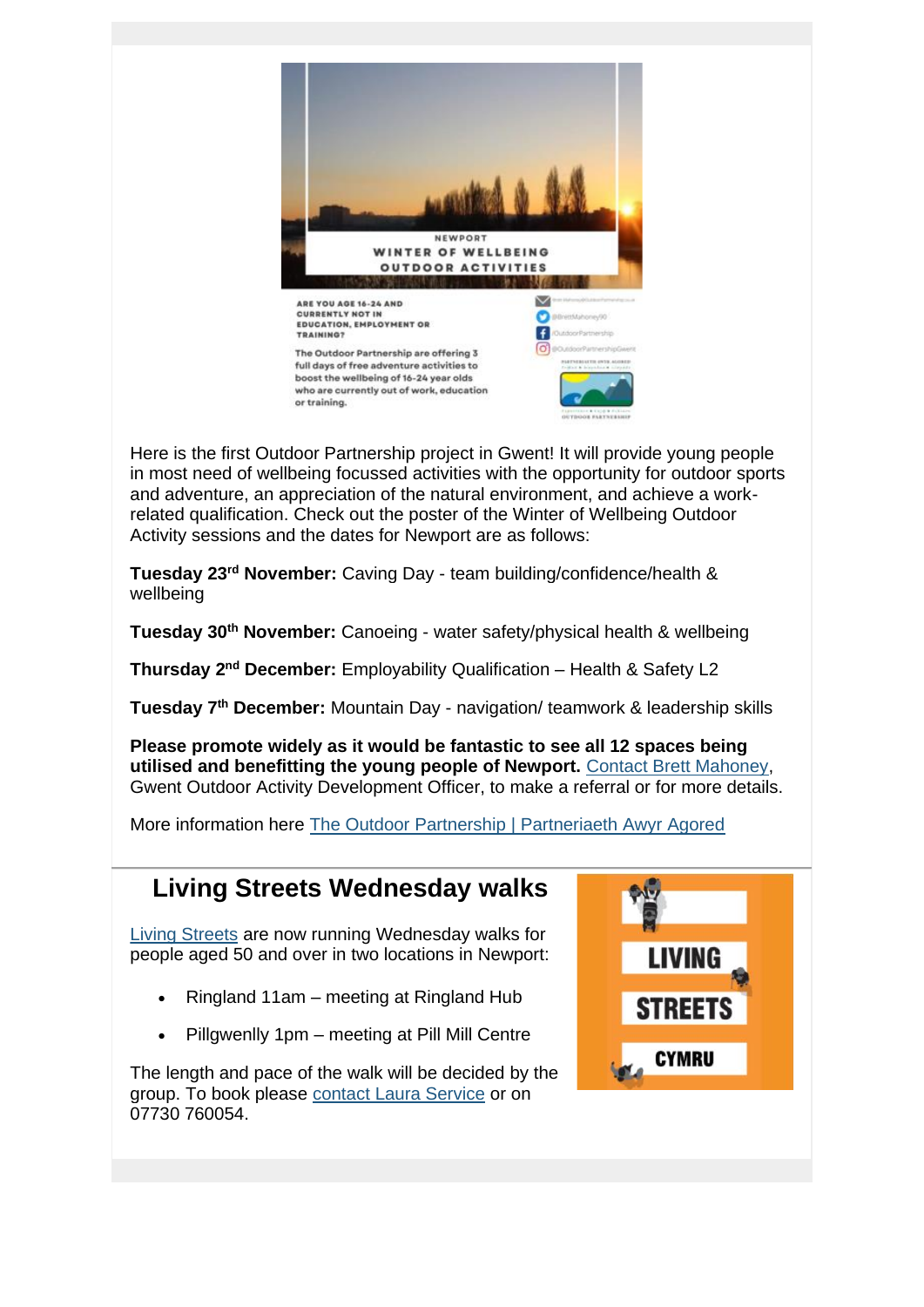# **Other points of interest**

## **Newport's Wellbeing Plan annual report**



This is the third Annual Report of [Newport's Local](https://lnks.gd/l/eyJhbGciOiJIUzI1NiJ9.eyJidWxsZXRpbl9saW5rX2lkIjoxMzMsInVyaSI6ImJwMjpjbGljayIsImJ1bGxldGluX2lkIjoiMjAyMTExMTUuNDg4NzE3ODEiLCJ1cmwiOiJodHRwczovL3d3dy5uZXdwb3J0Lmdvdi51ay9kb2N1bWVudHMvT25lLU5ld3BvcnQvTG9jYWwtV2VsbC1iZWluZy1QbGFuLTIwMTgtMjMtRW5nbGlzaC1GaW5hbC1SZXZpc2VkLUF1Zy0yMS5wZGY_dXRtX21lZGl1bT1lbWFpbCZ1dG1fc291cmNlPWdvdmRlbGl2ZXJ5In0.TGhLC0qG3BmyLOVxcakaUu6s3T-vF3D01rV1aZOcAVA/s/1365653461/br/120984871246-l)  [Well-being Plan 2018-23,](https://lnks.gd/l/eyJhbGciOiJIUzI1NiJ9.eyJidWxsZXRpbl9saW5rX2lkIjoxMzMsInVyaSI6ImJwMjpjbGljayIsImJ1bGxldGluX2lkIjoiMjAyMTExMTUuNDg4NzE3ODEiLCJ1cmwiOiJodHRwczovL3d3dy5uZXdwb3J0Lmdvdi51ay9kb2N1bWVudHMvT25lLU5ld3BvcnQvTG9jYWwtV2VsbC1iZWluZy1QbGFuLTIwMTgtMjMtRW5nbGlzaC1GaW5hbC1SZXZpc2VkLUF1Zy0yMS5wZGY_dXRtX21lZGl1bT1lbWFpbCZ1dG1fc291cmNlPWdvdmRlbGl2ZXJ5In0.TGhLC0qG3BmyLOVxcakaUu6s3T-vF3D01rV1aZOcAVA/s/1365653461/br/120984871246-l) covering the work and progress of the partnership during April 2020 to March 2021, along with additional updates to June 2021. The themes include Green and Safe Spaces, The Newport Offer, Right Skills, Sustainable Travel and Strong Resilient Communities.

Thank you to everyone who provided information to contribute to the case studies in the report, and thank you to the many partners and individual citizens who have worked hard to continue to make the plan a success. The Green and Safe spaces Network and its fantastic partnership work and projects are invaluable to the Green and Safe vision for Newport.

For the full report click here:

- [Annual Report 2020-21 \(Microsoft Sway\)](https://lnks.gd/l/eyJhbGciOiJIUzI1NiJ9.eyJidWxsZXRpbl9saW5rX2lkIjoxMzQsInVyaSI6ImJwMjpjbGljayIsImJ1bGxldGluX2lkIjoiMjAyMTExMTUuNDg4NzE3ODEiLCJ1cmwiOiJodHRwczovL3N3YXkub2ZmaWNlLmNvbS83eDB4ZE1vWkVkTVhHTE5NP3JlZj1MaW5rJnV0bV9tZWRpdW09ZW1haWwmdXRtX3NvdXJjZT1nb3ZkZWxpdmVyeSJ9.f-U9GnUfBTktmx9HNh7kfb9MIvYT_OvR6RN7AJ8XhJM/s/1365653461/br/120984871246-l)
- [Annual Report 2020-21 \(pdf\)](https://lnks.gd/l/eyJhbGciOiJIUzI1NiJ9.eyJidWxsZXRpbl9saW5rX2lkIjoxMzUsInVyaSI6ImJwMjpjbGljayIsImJ1bGxldGluX2lkIjoiMjAyMTExMTUuNDg4NzE3ODEiLCJ1cmwiOiJodHRwczovL3d3dy5uZXdwb3J0Lmdvdi51ay9kb2N1bWVudHMvT25lLU5ld3BvcnQvUGVyZm9ybWFuY2UvV2VsbGJlaW5nLVBsYW4tQW5udWFsLVJlcG9ydC0yMDIwLTIxLUVOLnBkZj91dG1fbWVkaXVtPWVtYWlsJnV0bV9zb3VyY2U9Z292ZGVsaXZlcnkifQ.M4WLXvsuTWF3wfC20QN64QEIOP0tjsFuTBTS-4GVr0c/s/1365653461/br/120984871246-l)

## **Gwent Public Services Board (PSB)**

Until now each local authority in Gwent had its own [Public Services Board \(PSB\).](https://lnks.gd/l/eyJhbGciOiJIUzI1NiJ9.eyJidWxsZXRpbl9saW5rX2lkIjoxMzYsInVyaSI6ImJwMjpjbGljayIsImJ1bGxldGluX2lkIjoiMjAyMTExMTUuNDg4NzE3ODEiLCJ1cmwiOiJodHRwczovL2dvdi53YWxlcy9wdWJsaWMtc2VydmljZXMtYm9hcmRzP3V0bV9tZWRpdW09ZW1haWwmdXRtX3NvdXJjZT1nb3ZkZWxpdmVyeSJ9.Gg8fhIFBQFtWDzOdNbGG7YVLeCrPFTU_j1jEz6N6xng/s/1365653461/br/120984871246-l) From September 2021 there will be one Gwent PSB uniting all the public service partners in Gwent to produce a regional wellbeing assessment in support of the development of a regional Wellbeing Plan due 2023. Newport is committed to a strong local partnership that will support the Gwent PSB and ensure we deliver on the existing Wellbeing Plan. I will keep you up to date once more information is available on the regional wellbeing assessment and Wellbeing Plan 2023-28. If you have any queries please [get in touch.](mailto:harriet.bleach@cyfoethnaturiolcymru.gov.uk)

### **Nature Positive 2030 Report**

In September the five UK statutory nature agencies launched a new report - [Nature](https://lnks.gd/l/eyJhbGciOiJIUzI1NiJ9.eyJidWxsZXRpbl9saW5rX2lkIjoxMzcsInVyaSI6ImJwMjpjbGljayIsImJ1bGxldGluX2lkIjoiMjAyMTExMTUuNDg4NzE3ODEiLCJ1cmwiOiJodHRwczovL2puY2MuZ292LnVrL291ci1yb2xlL3RoZS11ay9uYXR1cmUtcG9zaXRpdmUtMjAzMC8_dXRtX21lZGl1bT1lbWFpbCZ1dG1fc291cmNlPWdvdmRlbGl2ZXJ5In0.V2wN5A74SdysdwCQwoc1vaE4ubSkKfUmXO9JZte9geQ/s/1365653461/br/120984871246-l)  [Positive 2030,](https://lnks.gd/l/eyJhbGciOiJIUzI1NiJ9.eyJidWxsZXRpbl9saW5rX2lkIjoxMzcsInVyaSI6ImJwMjpjbGljayIsImJ1bGxldGluX2lkIjoiMjAyMTExMTUuNDg4NzE3ODEiLCJ1cmwiOiJodHRwczovL2puY2MuZ292LnVrL291ci1yb2xlL3RoZS11ay9uYXR1cmUtcG9zaXRpdmUtMjAzMC8_dXRtX21lZGl1bT1lbWFpbCZ1dG1fc291cmNlPWdvdmRlbGl2ZXJ5In0.V2wN5A74SdysdwCQwoc1vaE4ubSkKfUmXO9JZte9geQ/s/1365653461/br/120984871246-l) setting out how the UK can meet its commitments in the Leaders' Pledge for Nature, and ensure that nature's recovery plays a critical role in the path to Net Zero.

The findings from the joint report will be highlighted throughout COP26, to emphasise

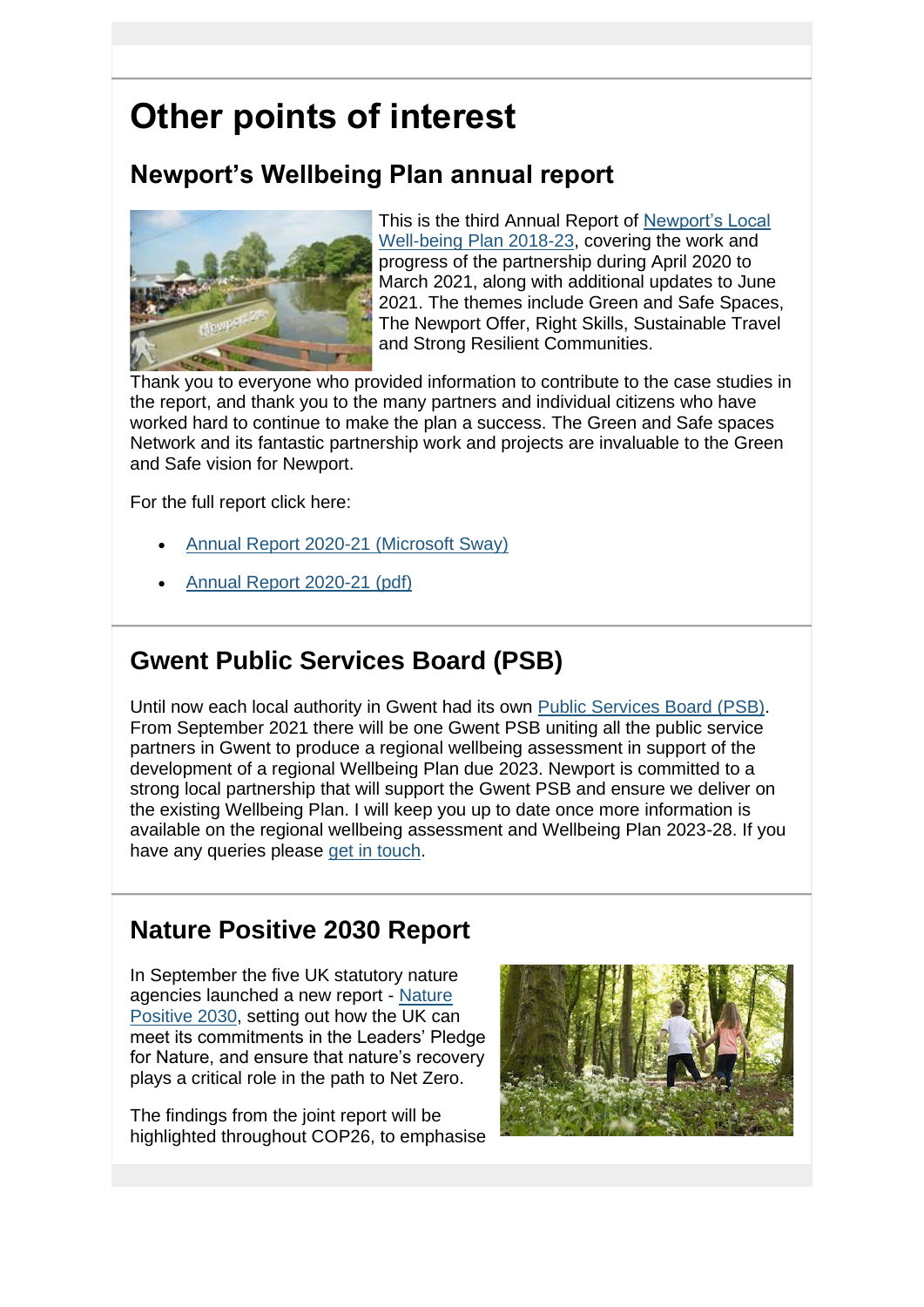that achieving nature commitments will deliver huge benefits to human health, wellbeing and our economy, and will require transformative change across society and in the way we protect, value, use and engage with nature. Read Natural Resources Wales press release [here.](https://lnks.gd/l/eyJhbGciOiJIUzI1NiJ9.eyJidWxsZXRpbl9saW5rX2lkIjoxMzgsInVyaSI6ImJwMjpjbGljayIsImJ1bGxldGluX2lkIjoiMjAyMTExMTUuNDg4NzE3ODEiLCJ1cmwiOiJodHRwczovL25hdHVyYWxyZXNvdXJjZXMud2FsZXMvYWJvdXQtdXMvbmV3cy1hbmQtZXZlbnRzL25ld3MvaXQtcy1ub3QtdG9vLWxhdGUtdG8tcmV2ZXJzZS1iaW9kaXZlcnNpdHktZGVjbGluZS1ieS0yMDMwLXVrLXMtZml2ZS1sZWFkaW5nLW5hdHVyZS1ib2RpZXMtc2F5Lz9sYW5nPWVuJnV0bV9tZWRpdW09ZW1haWwmdXRtX3NvdXJjZT1nb3ZkZWxpdmVyeSJ9.QojSm74A7gz8LM4PQskz0-Rz7GySgVX6L3-TLA0_X3M/s/1365653461/br/120984871246-l)

### **Net Zero Wales Report**

Welsh Government have published the second emissions reduction plan for Carbon Budget 2 (2021 to 2025), setting the foundations to make Wales net zero by 2050, the journey to a greener, stronger, fairer Wales. More information here [Net Zero](https://lnks.gd/l/eyJhbGciOiJIUzI1NiJ9.eyJidWxsZXRpbl9saW5rX2lkIjoxMzksInVyaSI6ImJwMjpjbGljayIsImJ1bGxldGluX2lkIjoiMjAyMTExMTUuNDg4NzE3ODEiLCJ1cmwiOiJodHRwczovL2dvdi53YWxlcy9uZXQtemVyby13YWxlcz91dG1fbWVkaXVtPWVtYWlsJnV0bV9zb3VyY2U9Z292ZGVsaXZlcnkifQ.ZUDfBZRdRN3F8P7nyT3ENUt2cbU9hPRbbP5Wbgzo3Ww/s/1365653461/br/120984871246-l)  [Wales.](https://lnks.gd/l/eyJhbGciOiJIUzI1NiJ9.eyJidWxsZXRpbl9saW5rX2lkIjoxMzksInVyaSI6ImJwMjpjbGljayIsImJ1bGxldGluX2lkIjoiMjAyMTExMTUuNDg4NzE3ODEiLCJ1cmwiOiJodHRwczovL2dvdi53YWxlcy9uZXQtemVyby13YWxlcz91dG1fbWVkaXVtPWVtYWlsJnV0bV9zb3VyY2U9Z292ZGVsaXZlcnkifQ.ZUDfBZRdRN3F8P7nyT3ENUt2cbU9hPRbbP5Wbgzo3Ww/s/1365653461/br/120984871246-l)



### **Natur Am Byth**



*Natur am Byth*, supported by the National Lottery Heritage Fund, unites nine environmental charities with Natural Resources Wales (NRW) to tackle the startling decline in biodiversity - Wales' Nature Emergency. It aims to deliver the country's largest natural heritage and outreach programme to save species from extinction and reconnect people to nature.

Natur am Byth partners have identified

species facing the greatest threat of extinction and of particular importance to Wales and the areas of focus include Newport Gwent Levels.

More information here [Natur am byth! Saving Wales' threatened species](https://lnks.gd/l/eyJhbGciOiJIUzI1NiJ9.eyJidWxsZXRpbl9saW5rX2lkIjoxNDAsInVyaSI6ImJwMjpjbGljayIsImJ1bGxldGluX2lkIjoiMjAyMTExMTUuNDg4NzE3ODEiLCJ1cmwiOiJodHRwczovL25hdHVyYWxyZXNvdXJjZXMud2FsZXMvYWJvdXQtdXMvb3VyLXByb2plY3RzL25hdHVyZS1wcm9qZWN0cy9uYXR1ci1hbS1ieXRoLz9sYW5nPWVuJnV0bV9tZWRpdW09ZW1haWwmdXRtX3NvdXJjZT1nb3ZkZWxpdmVyeSJ9.jH9sceNgS3jEU707T2hkOYy_WgLmJtSonWLI7UQ_Bak/s/1365653461/br/120984871246-l)

## **Training and Resources**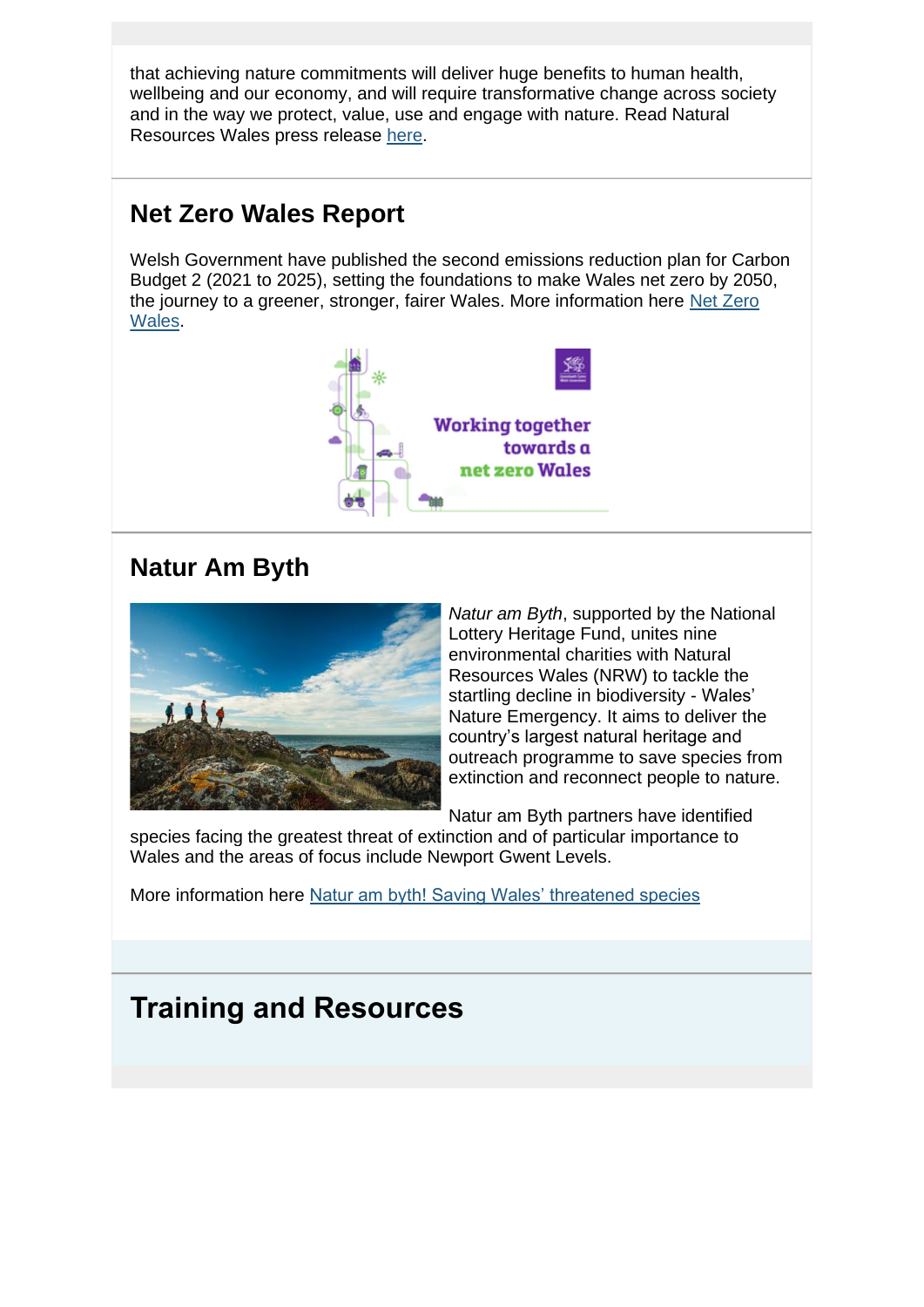

- The Wildlife Trusts have created [these resources](https://lnks.gd/l/eyJhbGciOiJIUzI1NiJ9.eyJidWxsZXRpbl9saW5rX2lkIjoxNDEsInVyaSI6ImJwMjpjbGljayIsImJ1bGxldGluX2lkIjoiMjAyMTExMTUuNDg4NzE3ODEiLCJ1cmwiOiJodHRwczovL3d3dy53aWxkbGlmZXRydXN0cy5vcmcvY29wMjYtcmVzb3VyY2VzP3V0bV9tZWRpdW09ZW1haWwmdXRtX3NvdXJjZT1nb3ZkZWxpdmVyeSJ9.PQuNIkrSFVUqb6TC4Zo-CDw7PfYlSvqs-RYS0j8Gt_U/s/1365653461/br/120984871246-l) to help explain COP26 ('Conference of the Parties' where world leaders come together to talk about climate change and how to tackle it) in an accessible way. There's handy infographics and animation, and tips on [simple and easy things that we can](https://lnks.gd/l/eyJhbGciOiJIUzI1NiJ9.eyJidWxsZXRpbl9saW5rX2lkIjoxNDIsInVyaSI6ImJwMjpjbGljayIsImJ1bGxldGluX2lkIjoiMjAyMTExMTUuNDg4NzE3ODEiLCJ1cmwiOiJodHRwczovL3d3dy53aWxkbGlmZXRydXN0cy5vcmcvdGhpbmdzLXlvdS1jYW4tZG8tY2xpbWF0ZS1jaGFuZ2U_dXRtX21lZGl1bT1lbWFpbCZ1dG1fc291cmNlPWdvdmRlbGl2ZXJ5In0.eX_2Bp4mcoBaiwCczwYBPeRn98NCJnUr_JT8tkCoavU/s/1365653461/br/120984871246-l)  [all do](https://lnks.gd/l/eyJhbGciOiJIUzI1NiJ9.eyJidWxsZXRpbl9saW5rX2lkIjoxNDIsInVyaSI6ImJwMjpjbGljayIsImJ1bGxldGluX2lkIjoiMjAyMTExMTUuNDg4NzE3ODEiLCJ1cmwiOiJodHRwczovL3d3dy53aWxkbGlmZXRydXN0cy5vcmcvdGhpbmdzLXlvdS1jYW4tZG8tY2xpbWF0ZS1jaGFuZ2U_dXRtX21lZGl1bT1lbWFpbCZ1dG1fc291cmNlPWdvdmRlbGl2ZXJ5In0.eX_2Bp4mcoBaiwCczwYBPeRn98NCJnUr_JT8tkCoavU/s/1365653461/br/120984871246-l) to reduce our carbon footprint, adapt to climate change and make a big difference to the natural world.
- Cynnal Cymru Sustain Wales are providing a new [Eco Literacy](https://lnks.gd/l/eyJhbGciOiJIUzI1NiJ9.eyJidWxsZXRpbl9saW5rX2lkIjoxNDMsInVyaSI6ImJwMjpjbGljayIsImJ1bGxldGluX2lkIjoiMjAyMTExMTUuNDg4NzE3ODEiLCJ1cmwiOiJodHRwczovL2N5bm5hbGN5bXJ1LmNvbS9uYXR1cmV3aXNlLWZyZWUvP3V0bV9tZWRpdW09ZW1haWwmdXRtX3NvdXJjZT1nb3ZkZWxpdmVyeSJ9.Ykk-uRIkhFjC8v3sN1oOWHKnnHf7EeeEtEhAQh9xui0/s/1365653461/br/120984871246-l) course, [Nabod Natur-Nature Wise.](https://lnks.gd/l/eyJhbGciOiJIUzI1NiJ9.eyJidWxsZXRpbl9saW5rX2lkIjoxNDQsInVyaSI6ImJwMjpjbGljayIsImJ1bGxldGluX2lkIjoiMjAyMTExMTUuNDg4NzE3ODEiLCJ1cmwiOiJodHRwczovL2N5bm5hbGN5bXJ1LmNvbS9uYXR1cmUtd2lzZS8_dXRtX21lZGl1bT1lbWFpbCZ1dG1fc291cmNlPWdvdmRlbGl2ZXJ5In0.EjyiAyaEIIRZ-sFz_qXX-fbAxun0nBPiUqwOxxtuLHE/s/1365653461/br/120984871246-l) They are offering *free* online places for community or voluntary groups in Wales that would like to protect and restore our natural environment.
- **[Carbon Literacy](https://lnks.gd/l/eyJhbGciOiJIUzI1NiJ9.eyJidWxsZXRpbl9saW5rX2lkIjoxNDUsInVyaSI6ImJwMjpjbGljayIsImJ1bGxldGluX2lkIjoiMjAyMTExMTUuNDg4NzE3ODEiLCJ1cmwiOiJodHRwczovL2N5bm5hbGN5bXJ1LmNvbS9jYXJib24tbGl0ZXJhY3kvP3V0bV9tZWRpdW09ZW1haWwmdXRtX3NvdXJjZT1nb3ZkZWxpdmVyeSJ9.QAE4MW8FxDcQCAvANznCtVY9JVx3pIG4HkvRNOwiwtc/s/1365653461/br/120984871246-l) Learn about the links between human activity and climate** change and develop the knowledge to enable you and your organisation to take action to reduce carbon emissions. Click the link to see course prices. Or if you are *a voluntary organisation or community group in rural Newport* [get in touch](mailto:harriet.bleach@cyfoethnaturiolcymru.gov.uk) to see if a free course is available.
- Natural Resources Wales [upcoming training courses](https://lnks.gd/l/eyJhbGciOiJIUzI1NiJ9.eyJidWxsZXRpbl9saW5rX2lkIjoxNDYsInVyaSI6ImJwMjpjbGljayIsImJ1bGxldGluX2lkIjoiMjAyMTExMTUuNDg4NzE3ODEiLCJ1cmwiOiJodHRwczovL3RvY3luLmN5bXJ1L2VuL29yZ2FuaXNhdGlvbi9jNGJjODIzNC03Y2VjLTQ3OGEtYjIwMC1iOTIyMzNmZmIyMzk_dXRtX21lZGl1bT1lbWFpbCZ1dG1fc291cmNlPWdvdmRlbGl2ZXJ5In0.enNhRSs7pQpFpKj_d2bdDe--gQQmN-dXWbX5UVN-440/s/1365653461/br/120984871246-l) for outdoor educators. 'What matters about the climate emergency?' provides an insight into the causes and consequences of climate change, the need for positive action and pro-environmental behaviour, and how to involve and raise awareness amongst our future generations.
- [Trees for Cities](https://lnks.gd/l/eyJhbGciOiJIUzI1NiJ9.eyJidWxsZXRpbl9saW5rX2lkIjoxNDcsInVyaSI6ImJwMjpjbGljayIsImJ1bGxldGluX2lkIjoiMjAyMTExMTUuNDg4NzE3ODEiLCJ1cmwiOiJodHRwczovL3d3dy50cmVlc2ZvcmNpdGllcy5vcmcvb3VyLXdvcms_dXRtX21lZGl1bT1lbWFpbCZ1dG1fc291cmNlPWdvdmRlbGl2ZXJ5In0.kEbWnYYN50kexWpubXdVjYMtkLuAyx4j8l3Q6LpG0jo/s/1365653461/br/120984871246-l) offer a range of free resources and a [Wild Teaching Toolkit](https://lnks.gd/l/eyJhbGciOiJIUzI1NiJ9.eyJidWxsZXRpbl9saW5rX2lkIjoxNDgsInVyaSI6ImJwMjpjbGljayIsImJ1bGxldGluX2lkIjoiMjAyMTExMTUuNDg4NzE3ODEiLCJ1cmwiOiJodHRwczovL3d3dy50cmVlc2ZvcmNpdGllcy5vcmcvb3VyLXdvcmsvc2Nob29scy1wcm9ncmFtbWUvdHJlZS13b29kbGFuZC1uYXR1cmUtcmVzb3VyY2VzL3dpbGQtdGVhY2hpbmctdG9vbGtpdD91dG1fbWVkaXVtPWVtYWlsJnV0bV9zb3VyY2U9Z292ZGVsaXZlcnkifQ._g1dKE-TrDGURh3WKe4UTeL-3r0JqBNrhTlVvTL8cZ0/s/1365653461/br/120984871246-l) to encourage children's sensory engagement with nature and tree planting.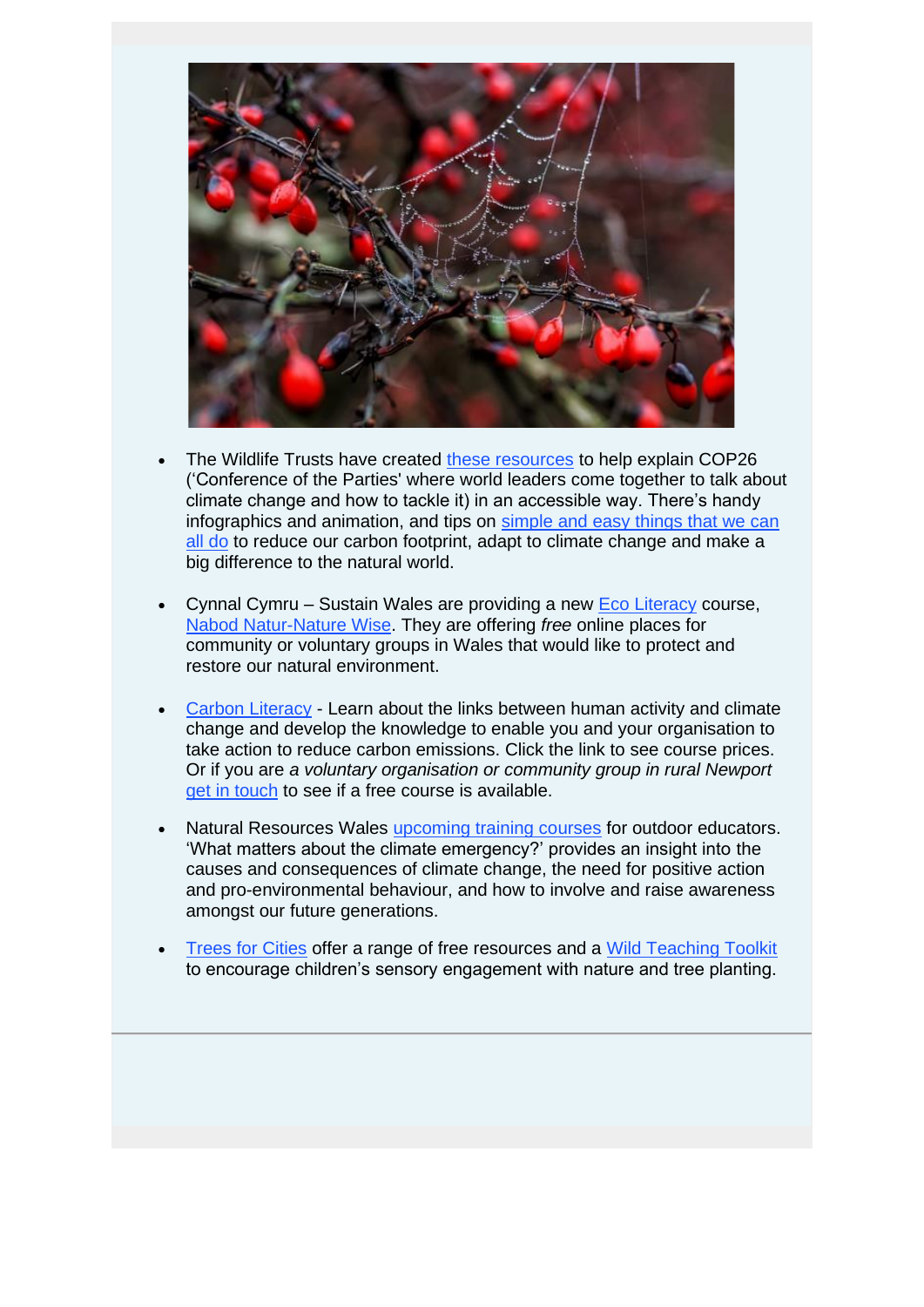## **Funding**

[Funding Wales](https://lnks.gd/l/eyJhbGciOiJIUzI1NiJ9.eyJidWxsZXRpbl9saW5rX2lkIjoxNDksInVyaSI6ImJwMjpjbGljayIsImJ1bGxldGluX2lkIjoiMjAyMTExMTUuNDg4NzE3ODEiLCJ1cmwiOiJodHRwczovL2Z1bmRpbmcuY3ltcnUvP3V0bV9tZWRpdW09ZW1haWwmdXRtX3NvdXJjZT1nb3ZkZWxpdmVyeSJ9.eSiyazQBUG7O1kSG5WvfD5uGc_k6rCX7T4EZ_rHYO00/s/1365653461/br/120984871246-l) is a funding search platform created by Third Sector Support Wales. You can search hundreds of grant and loan finance opportunities from local, national and international sources to help you find the funding you need.



Here are a few funding opportunities below.

**[Newport Participatory Budgeting](https://lnks.gd/l/eyJhbGciOiJIUzI1NiJ9.eyJidWxsZXRpbl9saW5rX2lkIjoxNTAsInVyaSI6ImJwMjpjbGljayIsImJ1bGxldGluX2lkIjoiMjAyMTExMTUuNDg4NzE3ODEiLCJ1cmwiOiJodHRwczovL3d3dy5uZXdwb3J0Lmdvdi51ay9lbi9BYm91dC1OZXdwb3J0L1BhcnRpY2lwYXRvcnktQnVkZ2V0aW5nL1BhcnRpY2lwYXRvcnktYnVkZ2V0aW5nLTIwMjEyMi1wcm9ncmFtbWUuYXNweD91dG1fbWVkaXVtPWVtYWlsJnV0bV9zb3VyY2U9Z292ZGVsaXZlcnkifQ.CaejCVFS3aSgRfYKtm26EsQx7NrL1u7VRqPvEQFnh8A/s/1365653461/br/120984871246-l) - Grants for Community Covid Recovery Projects**

These grants are for community projects that can help improve wellbeing and will be relevant to Green and Safe spaces aims. Applications open **November 2021**, voting event will be held in January 2022.

For more information or to be kept updated please contact: [Participatorybudgeting@newport.gov.uk](mailto:Participatorybudgeting@newport.gov.uk) or 01633 414720

**[Together for Our Planet | The National Lottery Community Fund](https://lnks.gd/l/eyJhbGciOiJIUzI1NiJ9.eyJidWxsZXRpbl9saW5rX2lkIjoxNTEsInVyaSI6ImJwMjpjbGljayIsImJ1bGxldGluX2lkIjoiMjAyMTExMTUuNDg4NzE3ODEiLCJ1cmwiOiJodHRwczovL3d3dy50bmxjb21tdW5pdHlmdW5kLm9yZy51ay9mdW5kaW5nL3Byb2dyYW1tZXMvdG9nZXRoZXItZm9yLW91ci1wbGFuZXQ_dXRtX21lZGl1bT1lbWFpbCZ1dG1fc291cmNlPWdvdmRlbGl2ZXJ5In0.RjyFnu3ayuWiTnI6ON0gA9uw5YpiDXipCTe2dcPh86M/s/1365653461/br/120984871246-l)**

Open until **18th November** for grants between £1,000 to £10,000 to support communities (suitable for voluntary or community organisations) across the UK to take action on climate change.

**Keep Wales Tidy - [Local Places for Nature packages](https://lnks.gd/l/eyJhbGciOiJIUzI1NiJ9.eyJidWxsZXRpbl9saW5rX2lkIjoxNTIsInVyaSI6ImJwMjpjbGljayIsImJ1bGxldGluX2lkIjoiMjAyMTExMTUuNDg4NzE3ODEiLCJ1cmwiOiJodHRwczovL2tlZXB3YWxlc3RpZHkuY3ltcnUvb3VyLXdvcmsvY29uc2VydmF0aW9uL25hdHVyZS8_dXRtX21lZGl1bT1lbWFpbCZ1dG1fc291cmNlPWdvdmRlbGl2ZXJ5In0.1N9863d93gayCWPQHOQRbXTMgVMBZWFnWFhBfRqAxwM/s/1365653461/br/120984871246-l)**: to help create a Pollinator Garden, Fruit and Herb Garden, or Urban Garden, or bigger projects like a Food Growing Garden or Wildlife Garden.

#### **The Woodland Trust – [Free Tree Planting Packs](https://lnks.gd/l/eyJhbGciOiJIUzI1NiJ9.eyJidWxsZXRpbl9saW5rX2lkIjoxNTMsInVyaSI6ImJwMjpjbGljayIsImJ1bGxldGluX2lkIjoiMjAyMTExMTUuNDg4NzE3ODEiLCJ1cmwiOiJodHRwczovL3d3dy53b29kbGFuZHRydXN0Lm9yZy51ay9wbGFudC10cmVlcy9zY2hvb2xzLWFuZC1jb21tdW5pdGllcy8_dXRtX21lZGl1bT1lbWFpbCZ1dG1fc291cmNlPWdvdmRlbGl2ZXJ5In0.ICk2f2w5UWXKzxeNV5iFaxXp5pf4yzhdRwB4SLx83ds/s/1365653461/br/120984871246-l)**

The Trust has a range of free tree packs to suit schools, youth groups and communities with two delivery periods per year, in March and November.

#### **UK Government - [Community Ownership Fund](https://lnks.gd/l/eyJhbGciOiJIUzI1NiJ9.eyJidWxsZXRpbl9saW5rX2lkIjoxNTQsInVyaSI6ImJwMjpjbGljayIsImJ1bGxldGluX2lkIjoiMjAyMTExMTUuNDg4NzE3ODEiLCJ1cmwiOiJodHRwczovL3d3dy5nb3YudWsvZ292ZXJubWVudC9jb2xsZWN0aW9ucy9uZXctbGV2ZWxsaW5nLXVwLWFuZC1jb21tdW5pdHktaW52ZXN0bWVudHM_dXRtX21lZGl1bT1lbWFpbCZ1dG1fc291cmNlPWdvdmRlbGl2ZXJ5I3RoZS1jb21tdW5pdHktb3duZXJzaGlwLWZ1bmQifQ.Pc94CFchR-WJ6ZHlTockq-oV2ArP-OQl4z0ZDAajz7U/s/1365653461/br/120984871246-l)**

This fund supports community groups to take ownership of assets and amenities at risk of being lost, including for example, parks, sporting and leisure facilities or other buildings/venues. Please note, there will be further bidding rounds in December 2021 and May 2022.

#### **The National Lottery Heritage Fund**

- [Local Places for Nature](https://lnks.gd/l/eyJhbGciOiJIUzI1NiJ9.eyJidWxsZXRpbl9saW5rX2lkIjoxNTUsInVyaSI6ImJwMjpjbGljayIsImJ1bGxldGluX2lkIjoiMjAyMTExMTUuNDg4NzE3ODEiLCJ1cmwiOiJodHRwczovL2xua3MuZ2QvbC9leUpoYkdjaU9pSklVekkxTmlKOS5leUppZFd4c1pYUnBibDlzYVc1clgybGtJam94TkRJc0luVnlhU0k2SW1Kd01qcGpiR2xqYXlJc0ltSjFiR3hsZEdsdVgybGtJam9pTWpBeU1UQTFNVGd1TkRBMk16QTBNREVpTENKMWNtd2lPaUpvZEhSd2N6b3ZMM2QzZHk1b1pYSnBkR0ZuWldaMWJtUXViM0puTG5WckwyWjFibVJwYm1jdmJHOWpZV3d0Y0d4aFkyVnpMVzVoZEhWeVpUOTFkRzFmYldWa2FYVnRQV1Z0WVdsc0puVjBiVjl6YjNWeVkyVTlaMjkyWkdWc2FYWmxjbmtpZlEudUVkWUhaQXlMS2N3a0ItOHhjcTRzWFlmOUtuVkh5eVZxNU5NSWdCMzJOOC9zLzEyOTYyNjE0MjgvYnIvMTA2NTEyMTY5MDMyLWw_dXRtX21lZGl1bT1lbWFpbCZ1dG1fc291cmNlPWdvdmRlbGl2ZXJ5In0.j2Npsq3sTHTGoDpSi7hvU_3zLZ7zkIlvcfaOA9HfDVM/s/1365653461/br/120984871246-l) to enable communities in Wales to restore and enhance nature. Grants available of up to £250,000.
- [Community Woodlands](https://lnks.gd/l/eyJhbGciOiJIUzI1NiJ9.eyJidWxsZXRpbl9saW5rX2lkIjoxNTYsInVyaSI6ImJwMjpjbGljayIsImJ1bGxldGluX2lkIjoiMjAyMTExMTUuNDg4NzE3ODEiLCJ1cmwiOiJodHRwczovL2xua3MuZ2QvbC9leUpoYkdjaU9pSklVekkxTmlKOS5leUppZFd4c1pYUnBibDlzYVc1clgybGtJam94TkRNc0luVnlhU0k2SW1Kd01qcGpiR2xqYXlJc0ltSjFiR3hsZEdsdVgybGtJam9pTWpBeU1UQTFNVGd1TkRBMk16QTBNREVpTENKMWNtd2lPaUpvZEhSd2N6b3ZMM2QzZHk1b1pYSnBkR0ZuWldaMWJtUXViM0puTG5WckwyWjFibVJwYm1jdlkyOXRiWFZ1YVhSNUxYZHZiMlJzWVc1a2N6OTFkRzFmYldWa2FYVnRQV1Z0WVdsc0puVjBiVjl6YjNWeVkyVTlaMjkyWkdWc2FYWmxjbmtpZlEuVXdGZi11SUZsU2JYMDNQWFdOaDlHd1ZsZ1ZwaldmeXdpMW5JUExSWmFMay9zLzEyOTYyNjE0MjgvYnIvMTA2NTEyMTY5MDMyLWw_dXRtX21lZGl1bT1lbWFpbCZ1dG1fc291cmNlPWdvdmRlbGl2ZXJ5In0.Ih3jWFlYR87KO4aXvqS-WUy2wG14I4gkvMn5ViunpAA/s/1365653461/br/120984871246-l) to restore, create, connect and manage woodlands in Wales. Grants available from £10,000-£250,000.